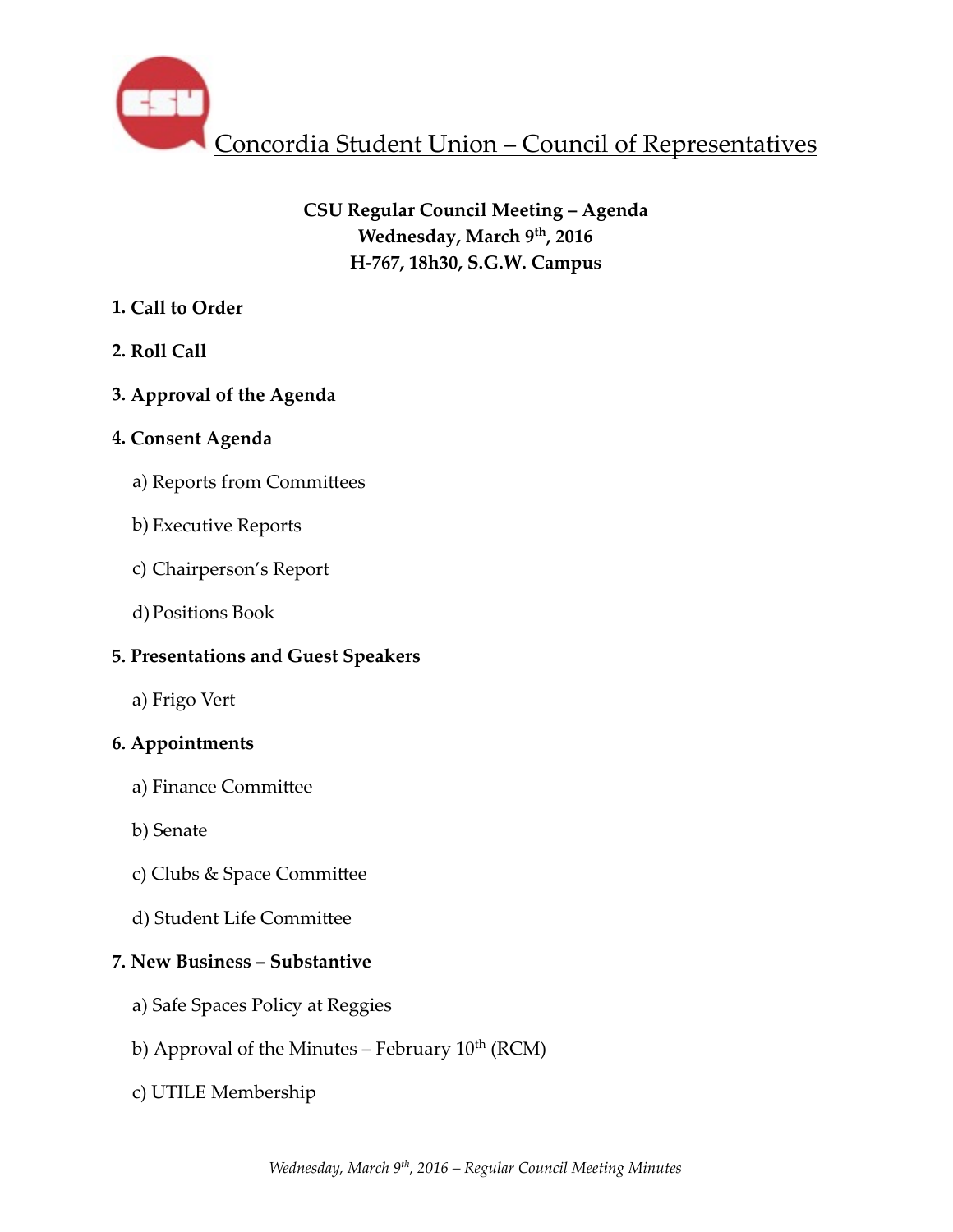

- d) Positions Book Quality Education
- e) Student Tribunals
- f) Policy Changes
- **8. Question Period & Business Arising**
- **9. Announcements**
- **10. Adjournment**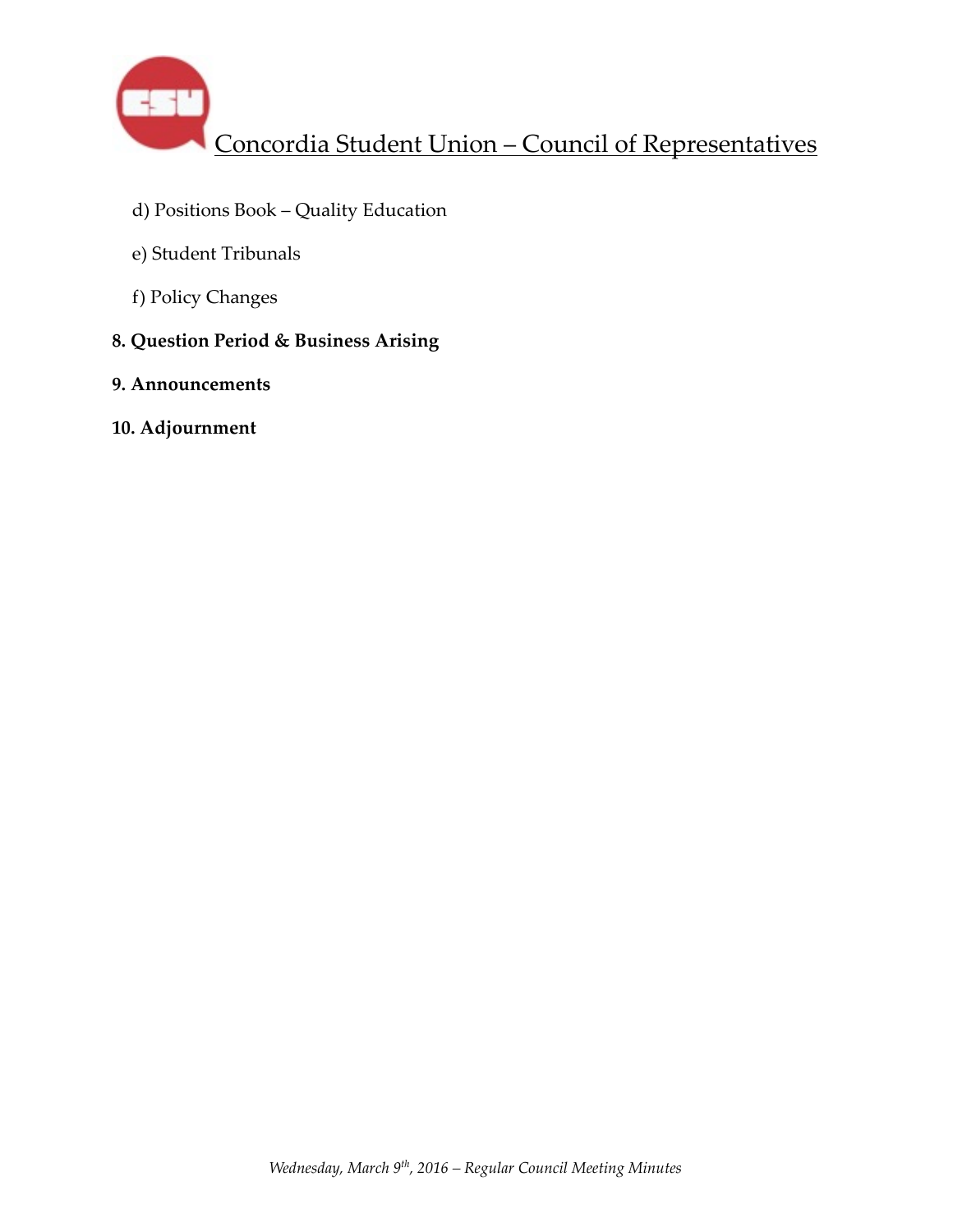

# **CSU Special Council Meeting – Minutes Wednesday, March 9th, 2016 H-767, 18h30, S.G.W. Campus**

# **1. CALL TO ORDER**

Meeting is called to order at 18h40.

We would like to acknowledge that Concordia university is on the traditional territory of the Kanien'keha:ka (Ga-niyen-gé-haa-ga), a place which has long served as a site of meeting and exchange *amongst nations. Concordia recognizes, and respects the Kanien'keha:ka (Ga-niyen-gé-haa-ga)* as the *traditional custodians of the lands and waters on which we meet today.* 

### **2. ROLL CALL**

Council Chairperson: *Mat Forget* Council Minute Keeper: *Caitlin Robinson*

Executives present for the duration of the meeting consisted of *Gabrielle Caron* (Sustainability Coordinator), *Lori Dimaria* (Clubs & Internal Affairs Coordinator), *Marion Miller* (Academic & Advocacy Coordinator), *John Talbot* (Student Life Coordinator), *Gabriel Velasco* (External Affairs & Mobilization Coordinator), *Terry Wilkings* (General Coordinator) and *Chloë Williams* (Loyola Coordinator).

Councillors present for the duration of the meeting consisted of *Sami Beydoun* (ENCS), *Jenna Cocullo* (Arts & Science), *Hayley Currier* (Arts & Science), *Rachel Gauthier* (JMSB), *Jana Ghalayini* (ENCS), *Charles Gonsalves* (Arts & Science), *Sanaz Hassan Pour* (Fine Arts), *Hassan Jabri* (ENCS), *Adrian Longinotti* (Arts & Science), *Lucinda Marshall-Kiparissis* (Arts & Science), *Aloyse Muller* (Arts & Science), *Geneviève Nadeau-*Bonin (Arts & Science), Marcus Peters (Arts & Science), Jason Poirier-Lavoie (Arts & Science), Antoine Rail (Fine Arts), *Leyla Sutherland* (Fine Arts) and *Rami Yahia* (ENCS).

Councillors absent for the duration of the meeting consisted of *Anas Bouslikhane* (Finance Coordinator).

Councillors absent for the duration of the meeting consisted of *Armani Martel* (Arts & Science), *Fadi Saijari* (JMSB), and *Michael Wrobel* (Arts & Science).

### **3. APPROVAL OF THE AGENDA**

**Chairperson**: We were not able to produce the minutes of last meeting on time. That being said, we would need a motion to pull the agenda point from 4. Consent Agenda to approve them for the next Regular Council Meeting.

**Marcus Peters** moves to remove 4. a) Approval of the Minutes – February  $10^{th}$  RCM and add them to *New Business* – Substantive.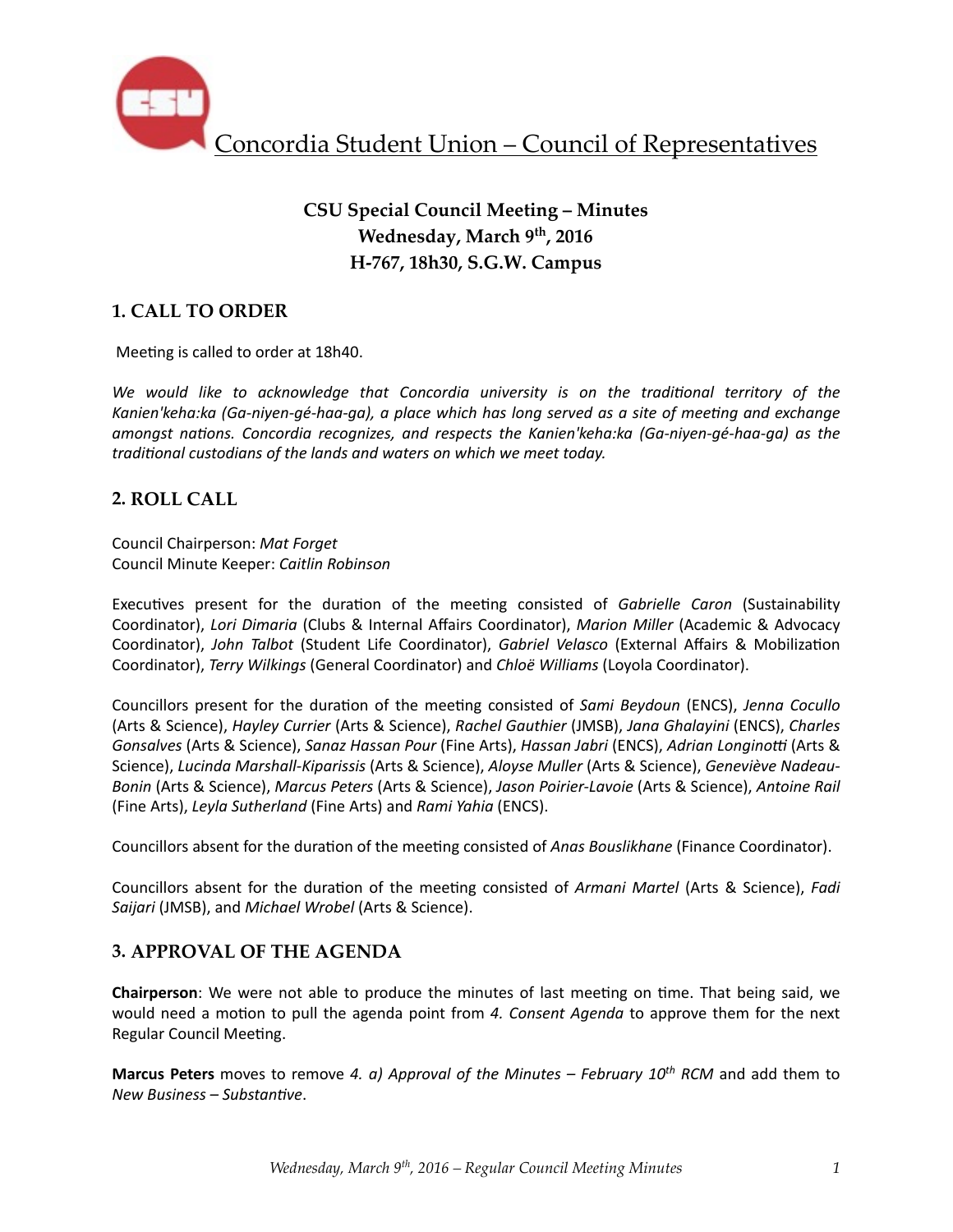

Seconded by **Jenna Cocullo**. 

**VOTE**  In favour : 17 Opposed: 0 Abstentions: 0

*Motion carries.* 

**Chloë Williams** adds 6. d) Student Life Committee to the agenda.

**Marion Miller** pulls the Policy Committee minutes of March 4<sup>th</sup> from 4. Consent Agenda, to be ratified under *7. d) Policy Changes*. 

**Jenna Cocullo** adds 7. a) Safe Spaces Policy at Reggies to the agenda.

**Chairperson**: We will now vote on approving the agenda and all items under 4. Consent Agenda.

**VOTE** In favour : 17 Opposed: 0 Abstentions: 0

*Motion carries.* 

### **4. CONSENT AGENDA**

#### a) Reports from Committees

**Ratified by consent.** 

#### **b) Executive Reports**

**Ratified by consent.** 

### **c) Chairperson's Report**

**Ratified by consent.** 

#### **d) Positions Book**

**Ratified by consent.**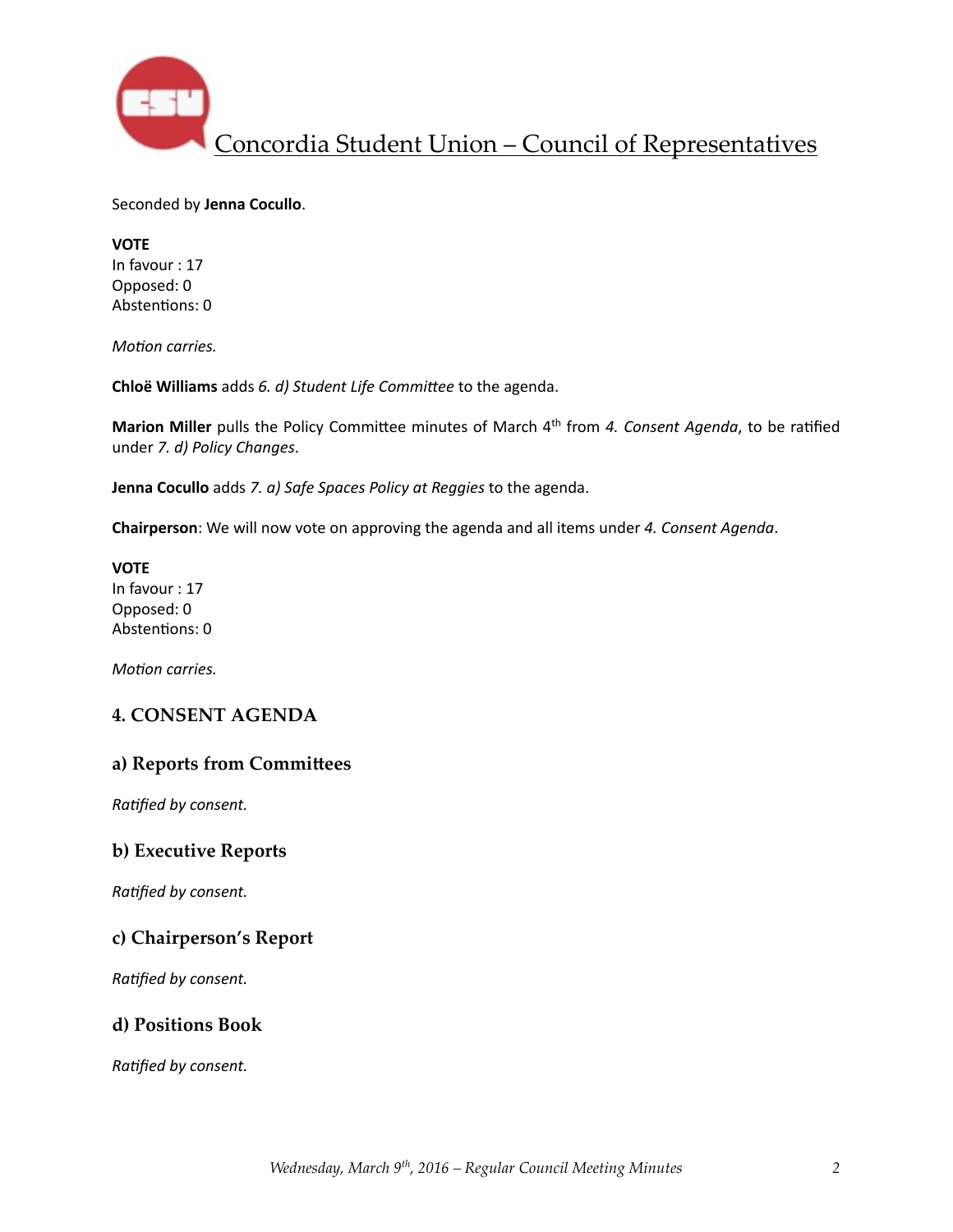

# **5. PRESENTATIONS AND GUEST SPEAKERS**

### **a) Frigo Vert**

**Terry Wilkings:** The documents that Mat send out include the proposal, and on the last side of the draft is the wording for the motion.

**Heather Nagy**: I am a collective member at the Frigo Vert.

**Maria Forti:** I am also a collective member

**Geneviève Nadeau-Bonin**: I am also part of the board of the Frigo Vert.

**Heather Nagy**: We are here to talk to you about an accessibility and expansion project. We sent out extensive documentation detailing all aspects of the project, including a financial breakdown of costs and the financial projections of Frigo Vert as a organization.

**Maria Forti**: The Frigo Vert has been in its current space for over a decade and it is in a pretty bad space. The floors in the back are warped, there are leak problems in ceiling and there is a really bad draft coming in though the back exterior wall. We have been in communication with the landlord, who is not the most cooperative, so we saw the opportunity to move into a new space and decided to take it. The space will be wheelchair accessible as our mandate is about access and have not been fulfilling it. We encountered financial costs around renovations to the new space as the landlord gave us an empty concrete box, so here we are to ask for help cost paying it.

**Geneviève Nadeau-Bonin**: For those of you who do not know the Frigo Vert, it is a student fee levy on campus which has been around since 1992 when it started as a Quebec Public Interest Research Group (QPIRG) subgroup and branched out on own to open a store in 1996. It has been in this space for ten (10) years now and has been linked to the food movement at Concordia and has played a key role in its beginnings. 

**Maria Forti:** The Frigo Vert does a lot of different things like providing healthy goods at a cheap cost, but it also has a lounge and will have one in the new space as well. It has free WiFi and is a community space, and you do not have to buy something to hang out in there. It has a bathroom in the space and the new one will have a wheelchair-accessible bathroom. We have a special-order bulk buying program so if collective houses want to buy bulk flour they can give donations to organizations like Solidarity Across Borders and we fund a food box program and collaborate with student associations to access cheap coffee and baked goods. In terms of our ordering mandate we have a political ordering mandate not only for cheap, but organic and fair trade goods and we look at whether companies are multinational and their relationships with their workers. We bring these kind of politics into the food we offer.

**Geneviève Nadeau-Bonin**: The Frigo Vert is very integrated into the food community at Concordia. It started off as being the same group as the Peoples' Potato and just recently split into two (2) groups run by two different boards. They work with the Concordia Greenhouse selling their sprouts and goods, along with Le Campus Potager. They work with the Burrito Project which helps people make a living. It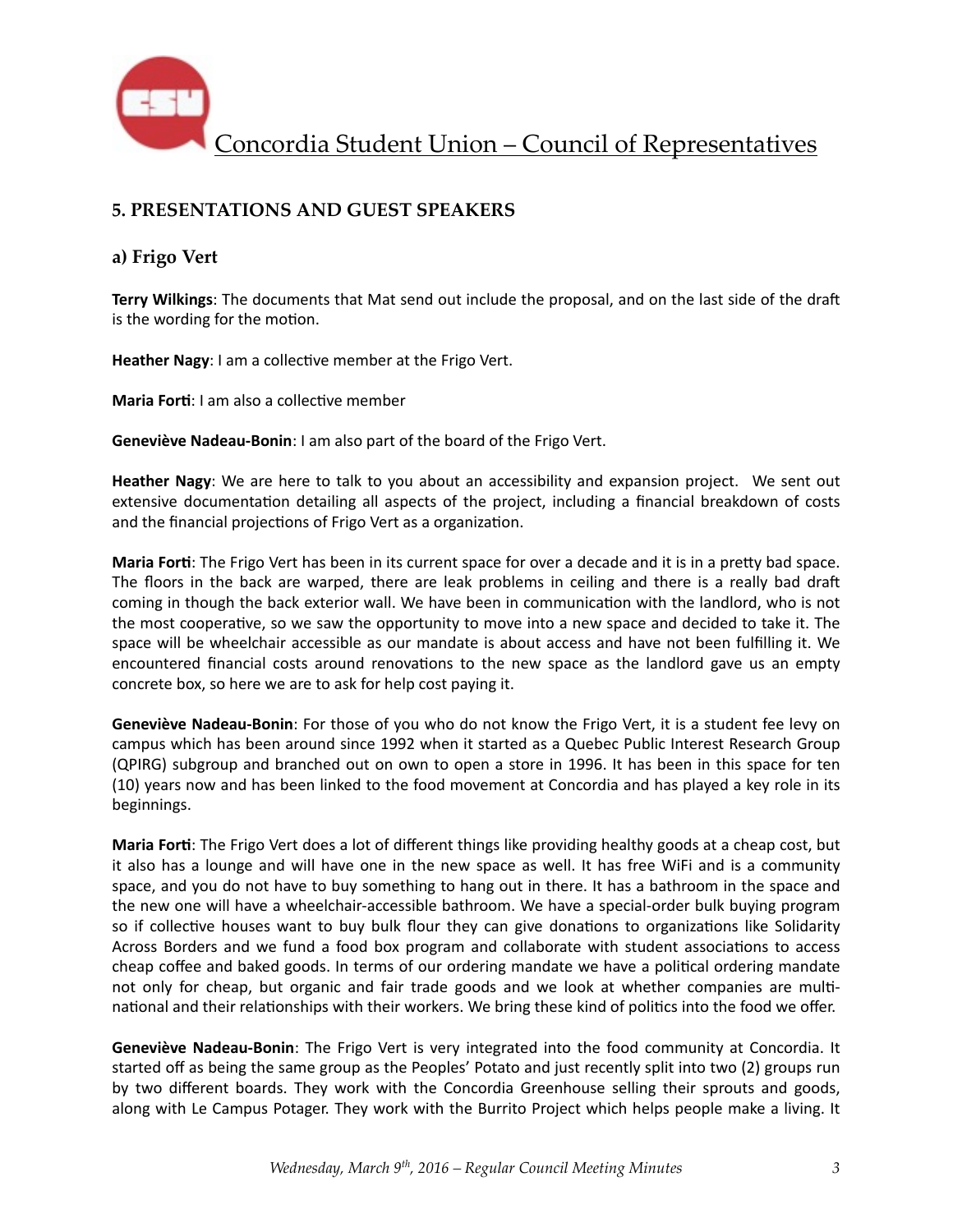

really carries out its mission to work with the Concordia community and help empower groups. Its mission is to empower communities and individuals over localized resources and community spaces.

Heather Nagy: The problem with the current space is that there is a damaged floor and subfloor causing warps, a hole in the wall causing extreme winter drafts, floods, rotting ceiling tiles and other roof problems. There is also an area in the lounge where every time is rains there is a mini flood. There are major issues with not being wheelchair accessible as it is three (3) steps down which causes delivery difficulties and difficulties for people with low mobility. Then, it is two (2) steps up to the lounge there is no wheelchair accessibility there. The new space is an existing space and that is why we chose it. It already had an existing ramp but we will be re-doing the ramp and making it wider. There is a central HVAC system with proper ventilation, a level concrete floor, wheelchair accessible gender neutral bathroom and a kitchenette. There will be a more shallow sink for dishwashing, a front window counter and a cash counter which will be an accessible height, along with a newly painted welcoming clean space. We have a three-dimensional scheme video that the architect gave us. It has the basic elements, but someone have changed. The bulk of it is the space and interior floor plan of new space. Front has double door entrance and much wider front window whereas current space which has many creative and wonderful signs, but it has definitely been an issue to have such a small storefront. The cash counters will all be at an accessible height, there will be a new coffee and pastries counter and a cash counter which will all be wheelchair accessible. The islands in the middle will be custom built and we will have bulk bins for fruits and nuts inside and the surface will be open for people to pour bulk items out of. On the right side is the lounge space. In the original design we were debating whether the space would be open or closed, and in the end of the shelving area there is a three-quarters (3/4) full wall. There are two (2) bathrooms, one bigger than other, and then an open storage area and a back office.

**Maria Forti**: We have been taking a lot of direction from people doing work for accessibility like Accessibilize Monreal, and a lot of the information that we have found for this part of the presentation is from them. They have been doing work on the inaccessibility of public transit around Montreal as there is no legislation that addresses inaccessibility in private spaces, and Montreal is currently trying to make public spaces more accessible. One of the things is to understand accessibility as a broad category not just about wheelchair accessibility, so this means not to use fluorescent lighting, having a scent-free policy and having lights on dimmers so that it will be possible to turn the lighting up or down. There is a group called the Radical Access Mapping Project on the west coast and they came out with something like an accessibility audit which shows how your space is accessible or not. You can fill out the audit and upload it to the internet so that people can read about accessibility points for your space. We are planning on filling it out for the new space. They originally came up with the audit that Accessibilize Montreal uses. They want to tell people that they support our project. We are working with the Access Centre for Students with Disabilities (ACSD) who has given us suggestions, and we are planing on implementing those. All this is just trying to best follow our mandate and provide healthy food to everyone in the Concordia community.

**Geneviève Nadeau-Bonin:** This one cool thing ended up happening which is that the space is open and wide and this contributes to accessibility for people who are hard of hearing or have depth issues. Accessibility is a part of social sustainability. We have been working a lot on Council to have sustainability projects, and pushing that forward, accessibility is a strong component of a socially sustainable project. If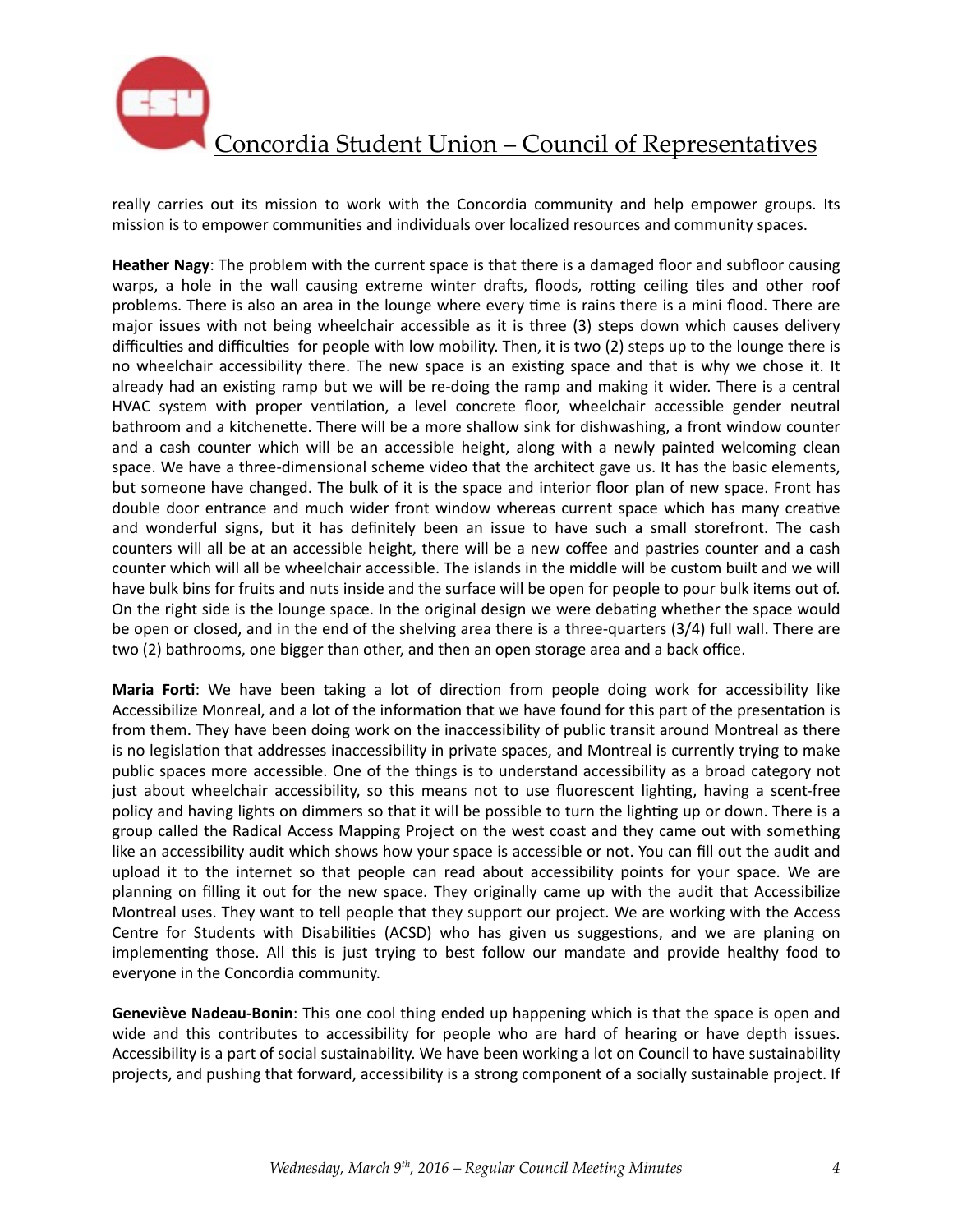

a space is not accessible it will not be sustainable. The Frigo Vert really wants to keep their mandate and vision of a socially sustainable place.

**Heather Nagy**: That is the gist of the entire project. As for the finances, you saw the project costs detailing which items within the construction were evaluated and at what amounts. There will be a cost of \$151 000 for moving and expansion items like gravity bins and a new used cash register, and the total projected cost is \$173 000. There is a brief summary of the funding proposals that we have put out there. The Sustainability Action Fund (SAF) granted \$25 000, the Concordia Council on Student Life (CCSL) granted \$10 000 and then the big question is the CSU for \$100 000. We met with the Finance Committee and went over the Frigo Vert's next three (3) years.

**Lucinda Marshall-Kiparissis**: I am abstaining from the vote because I am on the board of the Frigo Vert, but I would like to motivate for this. If I were just sitting as a councillor, this is a no-brainer. So much work was put into the proposal and the number one concern of the Frigo Vert is to fulfil their accessibility mandate and this is a strong way to do it. We have the funds and this fits in with the CSU's mandate entirely. This is a really good thing and the Frigo Vert has been around for a really long time and will be around for long time. It has a huge support base and can only go up from here.

**Marcus Peters**: I am not on the board, but this is still a no-brainer. The presentation covered the spirit of the proposal, but we have all had access to the breakdown of the finances and we looked at them in the Finance Committee with unanimous approval. We have a mandate and have the funds, and this is exactly the kind of thing we should be promoting. I think that everyone will be happy if this gets off the ground. The building is covered in blue and across from the library entrance on Mackay Street.

**Charles Gonsalves**: Having been in conversation with Heater and other members of the Frigo Vert, this will be the first accessible alternative grocery store in Montreal and it is good that we are fostering accessibility and alternative food for students and community members at large.

**Chloë Williams**: Great presentation, I am excited for the new space. When is the opening?

**Heather Nagy**: We will be moving in this weekend. There are still some final construction details to finish, but we are planning a grand opening party the first week of April.

**Geneviève Nadeau-Bonin**: The new space allows for CSU projects to be part of the Frigo Vert. Students could build a herb garden in the back and this is not only a space that will continue, but could improve creativity as part of the community.

#### **Geneviève Nadeau-Bonin**:

WHEREAS Le Frigo Vert expanding and becoming wheelchair accessible creates a unique space on campus accessible to all students, raising awareness for inclusivity of all types of bodies on Concordia's campus;

WHEREAS Le Frigo Vert is a long standing integral part of the student-led food movement at Concordia;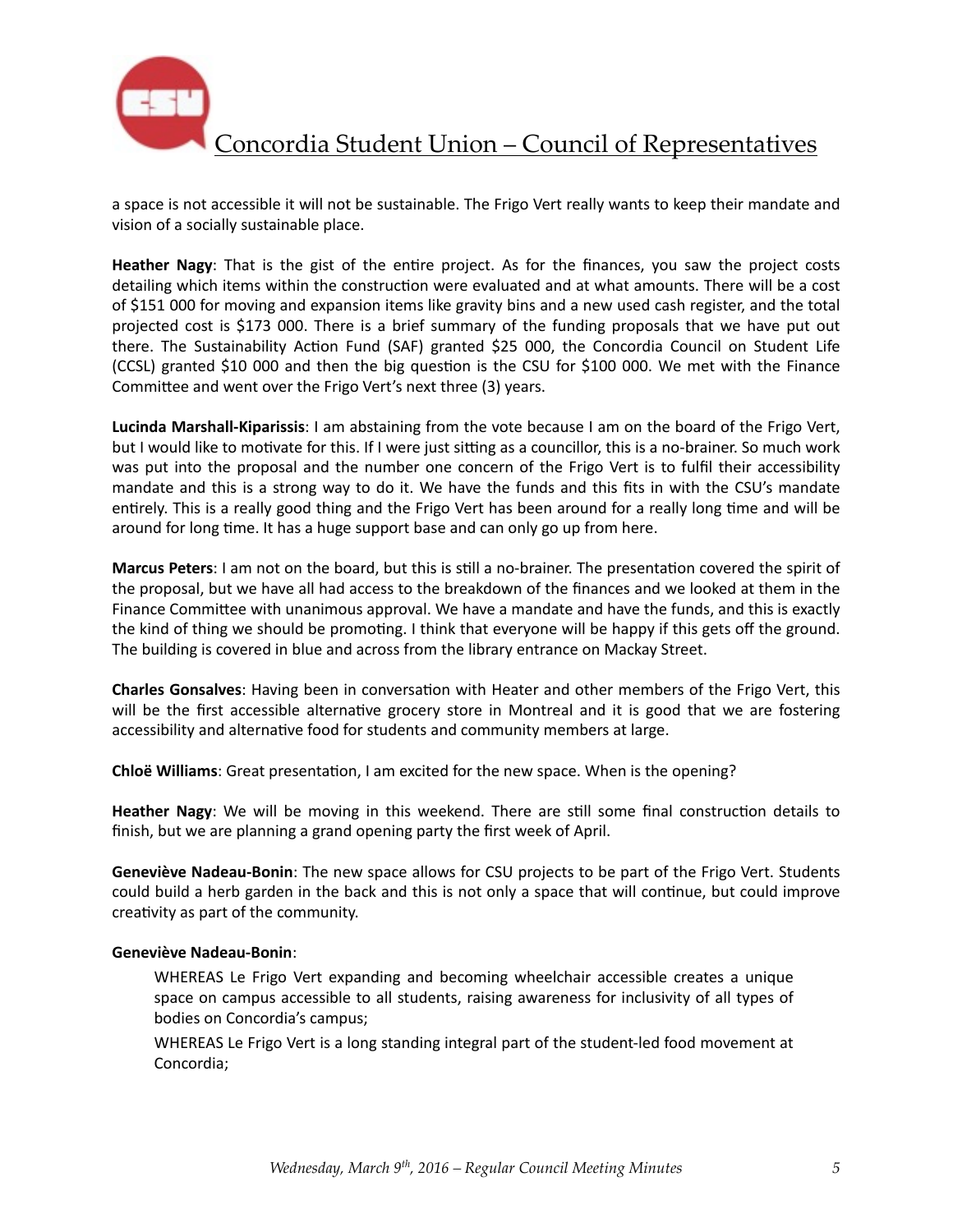

WHEREAS the Concordia Student Union holds a position adopted by the members to "actively supports affordable, sustainable, and student-run food service initiatives on campus". [Adopted during the March General Election, 2013];

BE IT RESOLVED THAT the Concordia Student Union award a one-time monetary contribution of \$100,000 to le Frigo Vert for renovation costs associated with the expansion and accessibility project of it's new location.

Seconded by **Sanaz Hassan Pour**. 

Terry Wilkings moves to amend the end of the motion to add "new location to be expensed from the Student Space, Accessible Education and Legal Contingency Fund". Seconded by **Jenna Cocullo**. 

Terry Wilkings: We have spoken about this project at the Fund Committee which oversees the SSAELC in accordance with the Bylaws, and I am happy to see the Frigo Vert here presenting and enthusiastic about the project. The process that the Frigo Vert has taken in going to other bodies sharing similar mandates shows a deep understanding of the Concordia student body because they have been here a long time. I look forward to the project and frequenting the space.

*Amendment adopted via unanimous consent.* 

**Gabrielle Caron**: I want to reinforce this project as super awesome, and from my perspective it is really a main point about social sustainability. Accessibility is lacking on campus even within our home buildings and this is a great role model that we can look up to and something that will keep going.

**VOTE** In favour : 14 Opposed: 0 Absten%ons: 3 (**Lucinda**, **Geneviève**, **Jason**)

*Motion carries.* 

**Chairperson**: Before we proceed to appointments, I will go over the requests for excusal – Anas sends regrets to be excused but will be reachable if there are any queries. Michael Wrobel requests excusal as he is going to Baie Comeau for his journalism program to conduct interviews.

Marcus Peters moves to excuse Anas Bouslikhane and Michael Wrobel from this meeting of Council. Seconded by **Aloyse Muller**. 

**VOTE** In favour : 17 Opposed: 0 Abstentions: 0

*Motion carries.*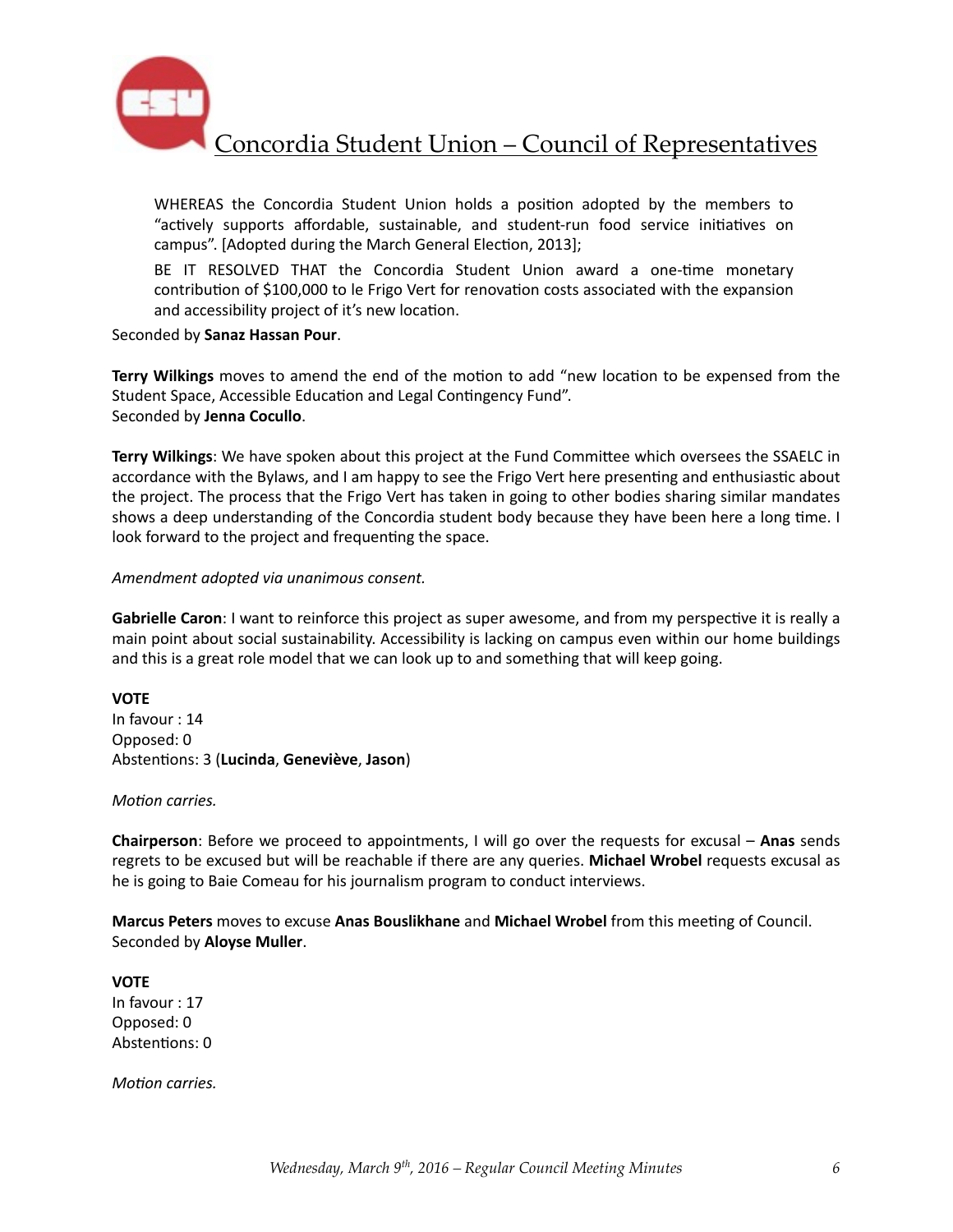

**Marcus Peters** moves to take a fifteen (15)-minute recess. Seconded by **Aloyse Muller**. 

### **VOTE**

In favour : 17 Opposed: 0 Abstentions: 0

*Motion carries.* 

Lori Dimaria moves to excuse Fadi Saijari from this meeting of Council. Seconded by **Aloyse Muller**. 

**Lori Dimaria: Fadi** did not send his regrets, but was in a car accident. The right thing to do is to excuse him for today. He was not able to come to the Clubs & Space meeting either. I would like to motivate for his excusal on these grounds.

# **VOTE** In favour : 17

Opposed: 0 Abstentions: 0

*Motion carries.* 

### **6. APPOINTMENTS**

### a) Finance Committee

**Chloë Williams**: We have two (2) positions open on the Finance Committee. This committee oversees the finances of the CSU, you get to read financial reports and sit on the committee with the others. If anyone is interested, now is the chance to nominate yourself.

### **b) Senate**

**Marion Miller** moves that Benjamin Prunty continue as a Senator, notwithstanding Standing Regulation 219 d). 

Seconded by **Lucinda Marshall-Kiparissis**. 

**Marion Miller**: For the Senate the breakdown, two (2) executives sit on it with four (4) councillors and four (4) other students, one from each faculty, who come in through the elections, along with two (2) community members-at-large. Benjamin Prunty has dropped out of Council and he was one of Council's seats on the Senate. Although he is no longer a councillor, we move that he sits Senate for the remainder of year and on Academic Caucus, as we felt it was not worth replacing him for the institutional memory of year.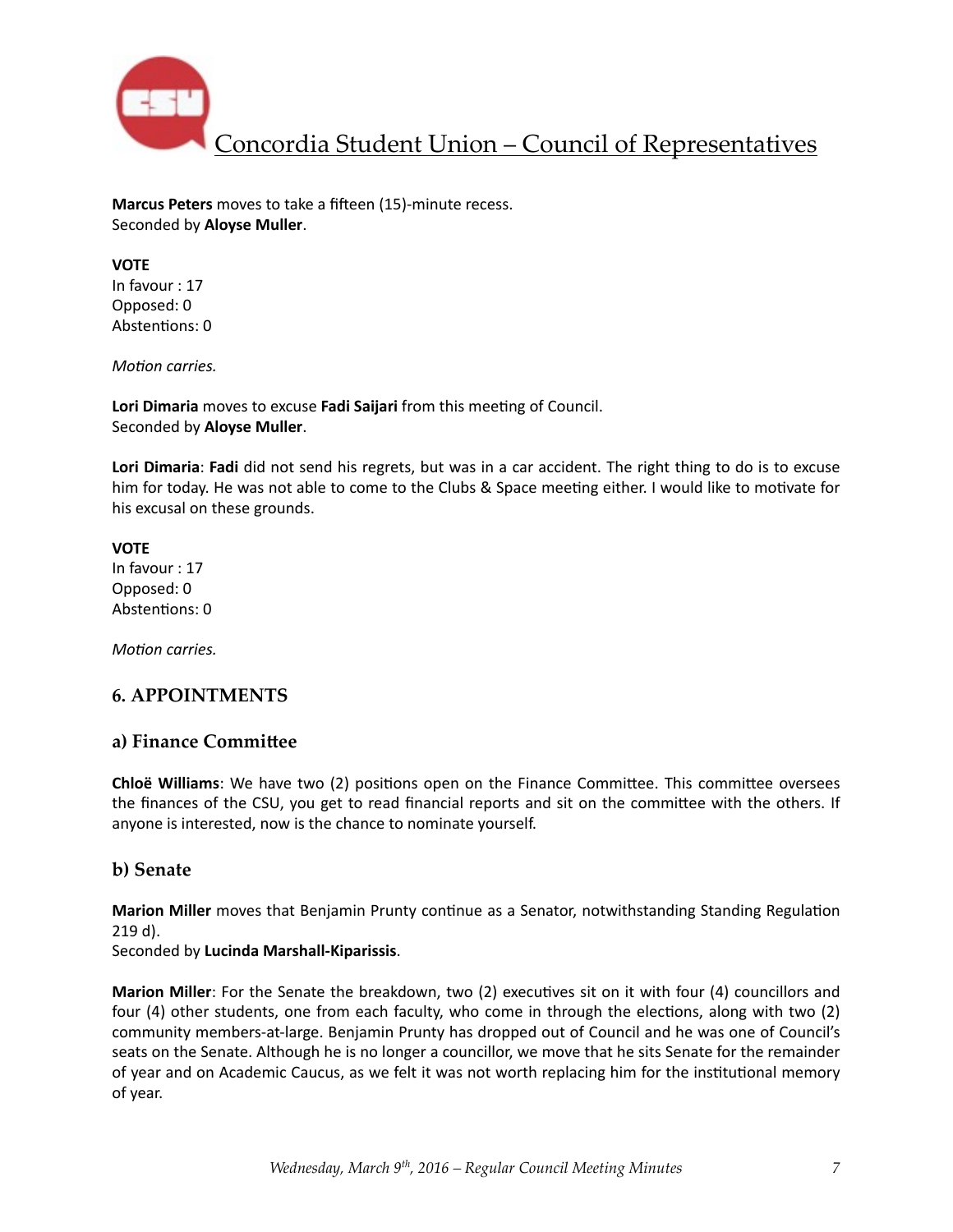

**VOTE** 

In favour : 17 Opposed: 0 Abstentions: 0

*Motion carries.* 

**Marion Miller**: There is another Senate seat open so we have another Council seat open on the Senate. You could attend the April and May meetings. We do not have to fill it though.

**Terry Wilkings**: I do not want to nominate anyone, but I encourage Jenna if she is interested, because she is on the Arts & Science Faculty Council and President of the Arts and Science Federation of Associations (ASFS), given the short number of meetings remaining.

**Jenna Cocullo** nominates herself to sit on the Senate. Seconded by **Marcus Peters**. 

**Marcus Peters**: We are trying to do many things on Faculty Council, but stuff is happening on the Senate. It is good to know what is happening on both in order to better support the students.

**VOTE** In favour : 17 Opposed: 0 Abstentions: 0

*Motion carries.* 

### **c)** Clubs & Space Committee

**Chloë Williams**: There are two (2) seats open on the Clubs & Space Committee and you get to read over the new clubs applications and approve budgets.

#### **d) Student Life Committee**

**Chloë Williams**: You can help John organize events. There is one (1) seat open on the Student Life committee.

### **7. NEW BUSINESS – SUBSTANTIVE**

### **a) Safe Spaces Policy at Reggies**

#### **Jenna Cocullo**:

WHEREAS concerns have been brought forward by students around Reggies safe space;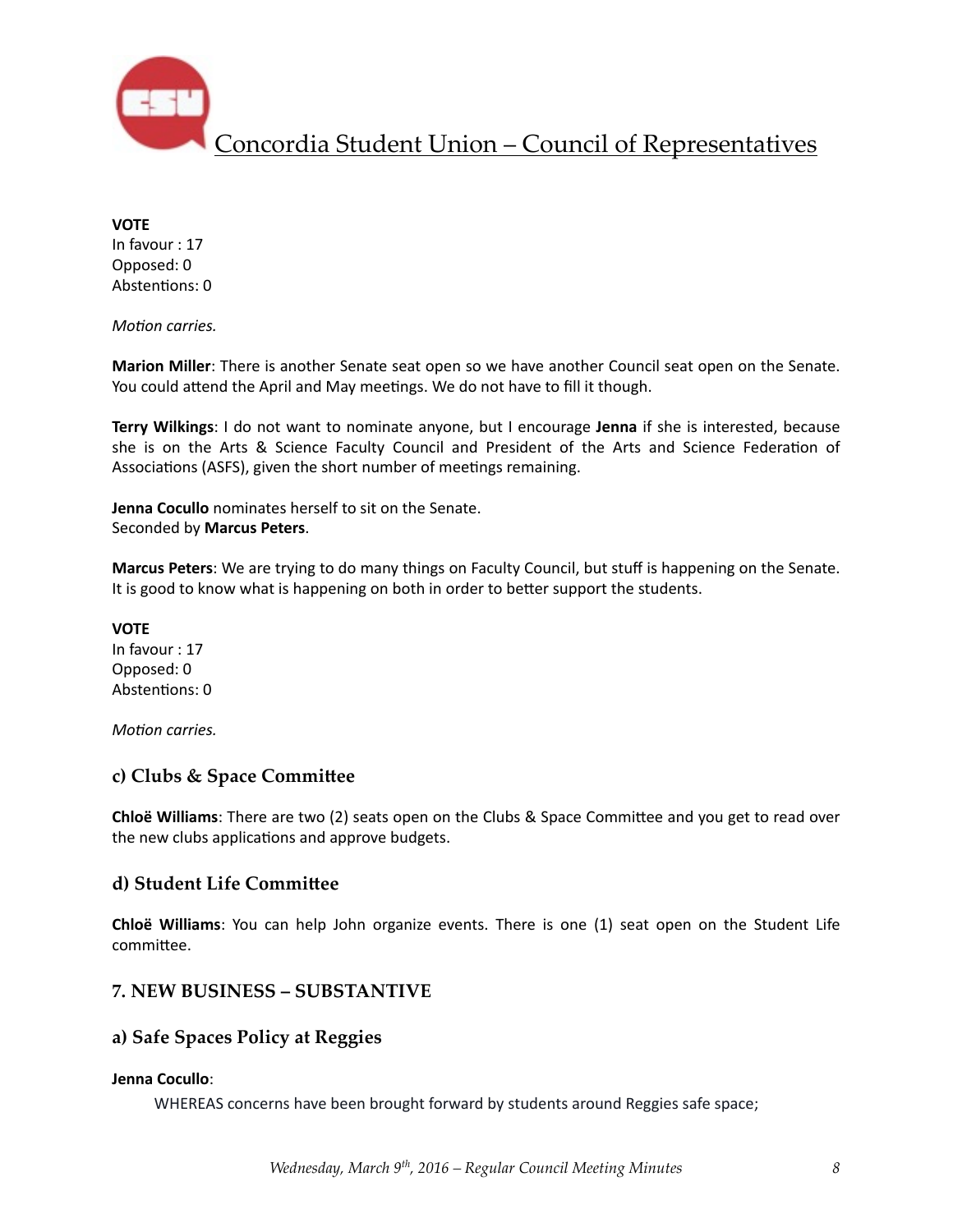

WHEREAS many students have chosen not to attend Reggies due to a lack of safe space;

WHEREAS the CSU hosts events and parties at Reggies;

WHEREAS These events should foster inclusivity, safety and comfort;

BE IT RESOLVED THAT the CSU work with Reggies to establish a safe space policy;

BE IT FURTHER RESOLVED THAT the CSU not host events at Reggies until a safe space policy be established.

#### Seconded by **Sanaz Hassan Pour**.

**Katie Nelson**: This is self explanatory as there have been a couple of incidents I know of involving Reggies not being safe or having access to all identities. When we have CSU events there and it is not a safe space, this excludes students and puts the events in the space not accessible to them.

**Marcus Peters**: How many events are planned by the CSU to be hosted at Reggies?

**John Talbot**: There is the Rap Battle for Gender Freedom and another show.

**Marcus Peters:** Was motion the just for the CSU or any other club association? Was it just that Reggies not host events at all?

**Katie Nelson**: I do not know how much power the CSU has to restrict clubs hosting events.

**Terry Wilkings** amends the motion to include the Centre for Gender Advocacy in the groups that we will be consulting with in the first "BE IT RESOLVED" clause. Seconded by **Marcus Peters**. 

**Terry Wilkings**: Just to take a step back, we had opened a closed reggies in May or June of this past year so our first priority was to complete the renovations and ensure that Reggies was open so students could participate in the bar and have a good time. This will address the changes that we would all like to see there and in terms of creating a safer space, this is an ongoing process. Some tangible steps that we have taken is that the entire cohort of our first staff working at Reggies went through a series of trainings at the Centre for Gender Advocacy. We have taken a lot of measure to shift the pieces that move with things like creating safer space and although this is never accomplished in a definitive sense, it is always something that is improving. We have been in ongoing discussions with the Centre for Gender Advocacy and this passed week we passed a resolution to allow the Centre to have a permanent seat on the new Reggies' Board of Directors. Reggies is turning into a solidarity cooperative and it will be built into its constitution that there will be a permanent support seat allocated to the Centre, and they can appoint this representative through their own internal mechanisms. The Centre will act to further advance this safer space mandate and this motion is something that we will work on in tandem with that group. It is a matter of priority to address this over the late spring and early summer so that once Reggies is operating under the new structure, clear lines of accountability will be put into operation. The original cohort had gone through sensitivity training and that is a role we feel that the Centre can continue to play on the board, and over and above that is to develop policies and make sure that they are being enforced. We will be speaking with other organizations with similar space frequented by many types of people with many types of events.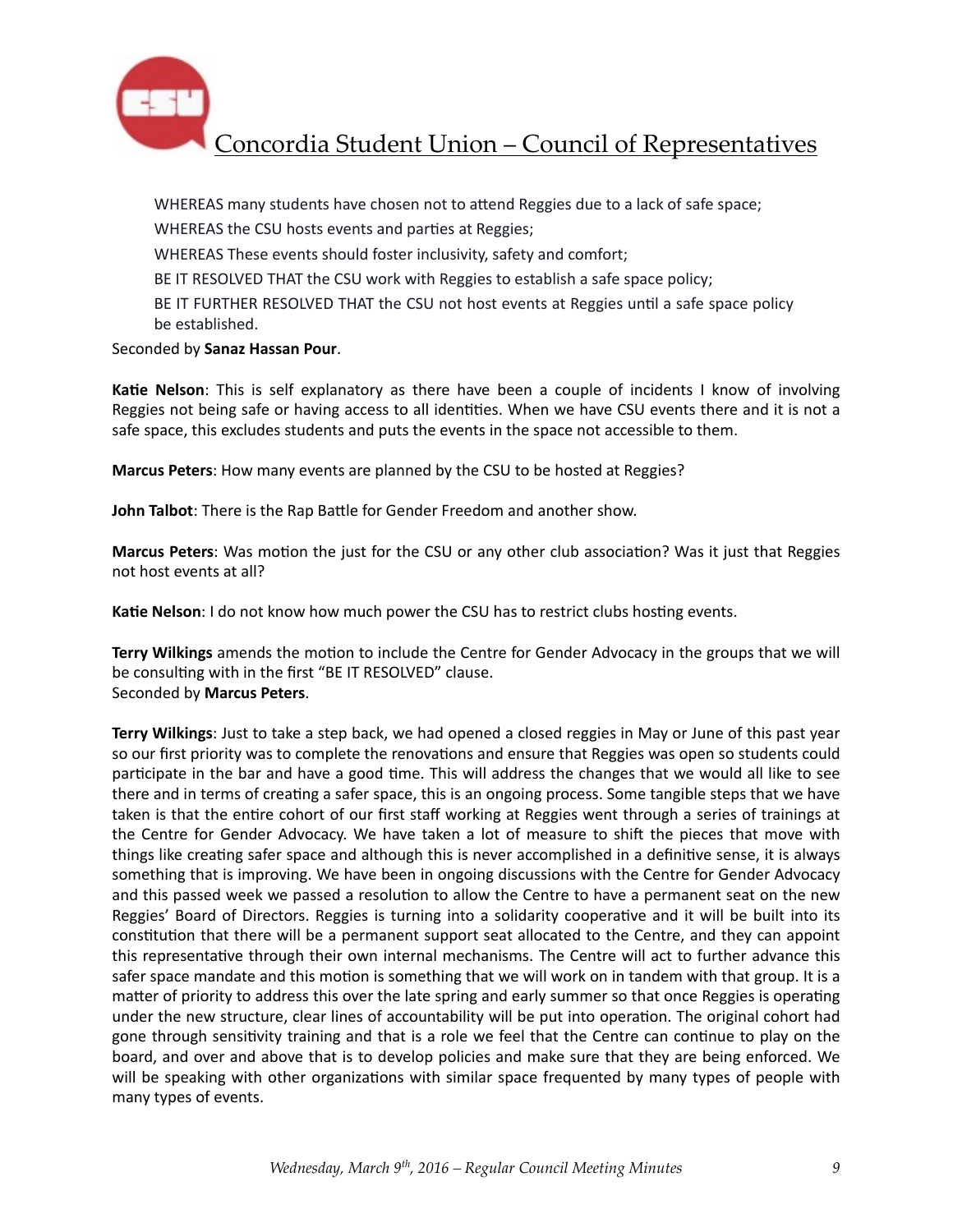

#### *Amendment adopted via unanimous consent*.

Katie Nelson moves that the current staff undergo workshops on consent, bystander intervention and rape culture as soon as possible.

Seconded by **Jenna Cocullo**. 

**Katie Nelson**: The original staff there now created an unsafe space along with the current staff as well, so they should go back and do consent and bystander workshops. That staff added to that unsafe space of Reggies and we are maybe reaffirming that.

**Jenna Cocullo**: Can we mandate Reggies to do that?

**John Talbot: Yes.** 

**Marcus Peters:** I am assuming that this would go through the Student Life Committee.

**Terry Wilkings**: The CSU right now will be holding a shareholders meeting to transfer the entity to its new legal status, and right now we are having a meeting of the CSU Council, though members of the Board of Directors of CUSACorp are here and taking into account the things being said and the resolutions being passed. With that in mind, this would be implemented with the executive and the new board. We want to do this policy adequately and this will be happening through CUSA and the executive until Reggies becomes a solidarity coop. This circumstance happens once within the lifetime of an organization, when it undergoes a groundbreaking shift, and hopefully folks can sympathize with these unique circumstances.

#### **Rachel Gauthier:** Can I mandate **John** to be a part of this?

**Terry Wilkings:** Just to say, John has been integral to the operations side of Reggies to increase the programming of space and awareness of students, and the entire executive will be part of this, and **John** has been an important aspect of this and he will definitely be there.

Lori Dimaria: We appreciate you coming forward, Katie, and it is very important that Reggies remain a safe space, and if any committee or dialogue needs to be done on that end, I am more than happy to meet with you especially if it is a personal topic. This is something that we always talk about in terms of inclusivity and safe spaces, and it is not something that we put on the back burner.

**Aloyse Muller:** What would the amendment and motion entail in practice?

**Terry Wilkings**: This has been part of an ongoing conversation with staff at the Centre for Gender Advocacy, and in the short time that Reggies has been open, we have been prioritizing the complete transfer of governance, which is part of a broader structural change. The outcome would be that the CSU not be hosting events there in adhering to this mandate given by Council. Two (2) events remain this year, and if those could be treated outside this motion. This will be dependent on the resources and time available of the groups included in motion .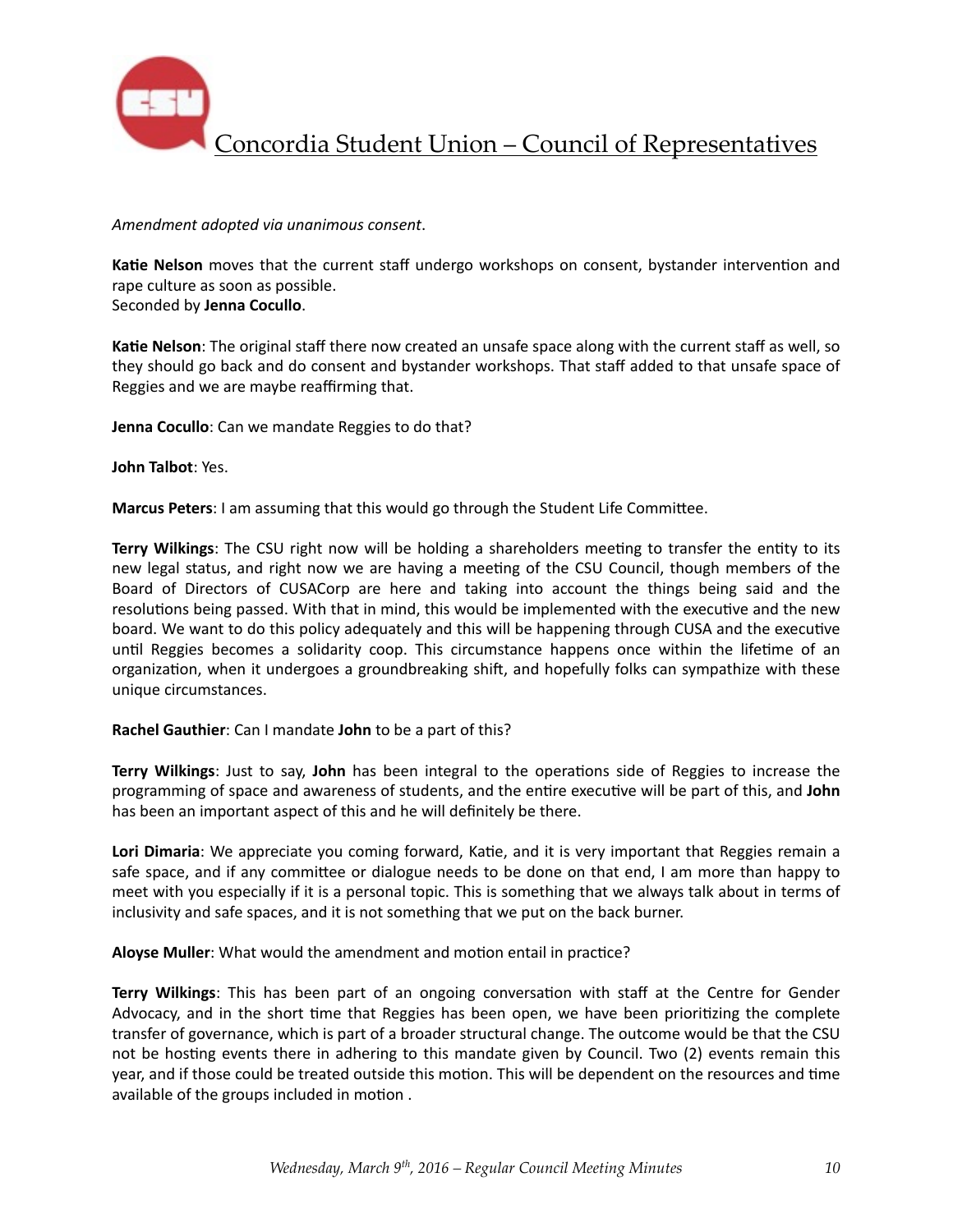

**Aloyse Muller**: Will the two (2) events be scrapped or just not have the CSU as a sponsor?

**Terry Wilkings**: That is up to council to interpret. As it stand,s the wording is that events would not happen. Concerning Katie's amendment, what would that entail? There has been a small round of new hires and they are required to do some form of training. Obviously, the training which been done is not exhaustive. Part of the work of the new board is to develop procedures as to what the new staff person will do. As part of those procedures, we will see this as part of a permanent process. The CSU will be letting go of Reggies in the day-to-day sense and we will not be the body for mandates or resolutions to be sent to, as they will have an internal way to address this. More important is that going forward with the new hires, this is just a matter of setting up proper procedure.

**Aloyse Muller**: The amendment is about re-doing the training for people already employed. Do we have the authority to do this, and how would it work?

**Terry Wilkings**: This is a matter of expanding the current number of trainings being developed for new staff. 

**Katie Nelson**: When I wrote all of this, I assumed that consent workshops and everything covered a basis for the foundational idea of what safe spaces are. That is why I said in the motion that we should have an actual safe spaces policy. But is there not some basis for these, or some minimal idea that staff have that makes this a safe space?

**Terry Wilkings**: It is probably different from other bars that they have worked at. They have been exposed to these ideas but not the policy.

**Katie Nelson**: Why are you advertising Reggies as safe space for students then?

**Terry Wilkings**: The entire time we have been talking about creating a safer space, and this is an intention that has not been put into operation right now. I do not think that we could declare Reggies a safe space on a permanent basis, it is more our intention, what with having the Centre for Gender Advocacy on the board. This sheds light on how we went to develop a safer space.

Katie Nelson: I want to bring this up because "safe space" is written on the wall and we understood that if anything happened, that management would deal with it and that has crashed and burned to the point that unsafe activities are happening. One thing I hear echoed from the Reggies staff is that they cannot address safe space concern in terms of asking people to leave. I see a lot of bad things happen in the bar that should not be. When me and other students talked about brining this forward, it is about the power of the staff ad management to take action and be proactive about keeping the space safe. If this is not the case, I think that the CSU owes a big apology to student affected by your lack of oversight.

**Terry Wilkings**: I feel like I misrepresented what I was trying to communicate.

**John Talbot**: Concerning a basis and understanding of harm reduction, this has been stressed since the first day the general manager was hired and every time, this was talked about this in relation to the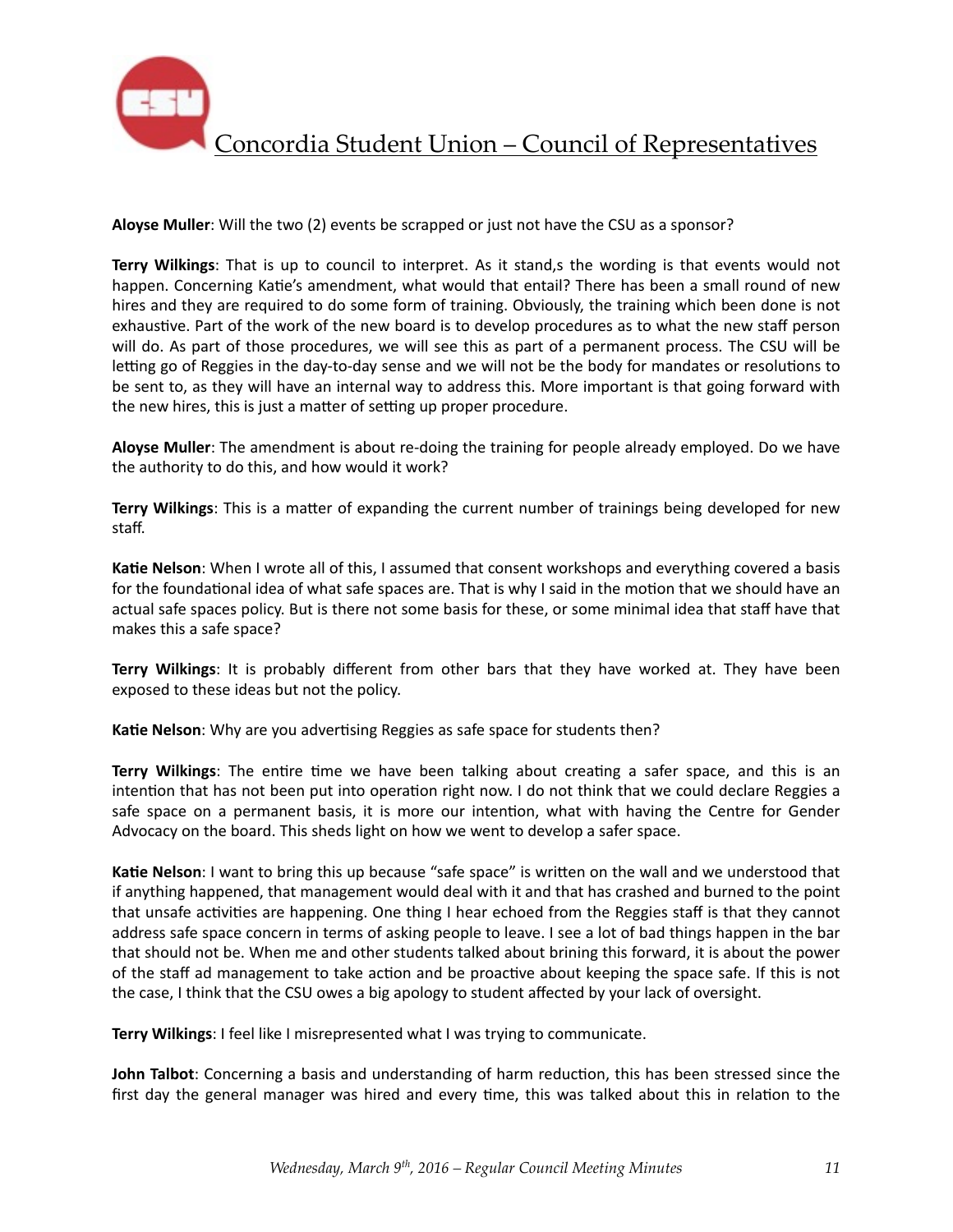

reduction of alcohol related harms and what types of activities will take place in terms of removing someone from the space. There is a baseline understanding but not an official policy. Making it a concrete thing in a permanent sense needs to be done and this is why the motion is here. There is an underground current to that ideal and a culture change is the concept we have been talking about,

Leyla Sutherland: I feel like something about safe spaces and safer spaces is important for us. I think that the word "safer" does not mean a weak attempt to make a safe space. I think that a safer space is more important. In terms of a bar context and places frequented by lots of people, it is impossible to say that a space is safe, and saying that would be just as harmful. Overall I advocate to changing it to "safer space". I do not think that with the policies in place we can even say safe space.

Lori Dimaria: We have been doing this since day one. All of the management like the general manager, managers and staff, we empower them to take action and be proactive. Something which is important is to create policies on this though, but it is not like we have been blindly going into this. A lot of thought went into this and even demolishing the old Reggie was something symbolic in terms of changing the philosophy of the space and, like **Terry** was saying, we also have a board coming in and it is important to encourage and implement things. As of now, this is an ongoing process and we will not be taking this lightly. Our staff is encouraged to take action, and from the weekly meetings, I have heard that some people have been asked to leave Reggies because they were conducting themselves in a way to make the space unsafe. We want to balance this out in such a way to make it representative of what is happening. I apologize if people feel a certain way as this is not something we want. One thing **Leyla** mentioned is that vast amount of communities coming to the space, which decreases the feasibility of making it the ideal space.

**Terry Wilkings**: after the exchanges, I feel that I have a better understanding of the original question. From the beginning, when we were developing a business plan, we excluded pitchers from the menu because we did not want to promote excessive drinking in the optic of reducing the potential for violent behaviours. We have been adopting that mindset throughout. I thought the question was more grounded in a policy standpoint. When we first up came with this, proposal it was included in the board to reduce harm.

#### **VOTE**

In favour : 13 Opposed: 0 Abstentions: 0

#### Amendment is adopted.

Adrian Longinotti: I want to clarify if the motion includes that CSU clubs cannot organize events. or just CSU funded events.

**John Talbot:** It does not apply to clubs.

Katie Nelson: Can the CSU not endorse those events, or do they automatically endorse club events?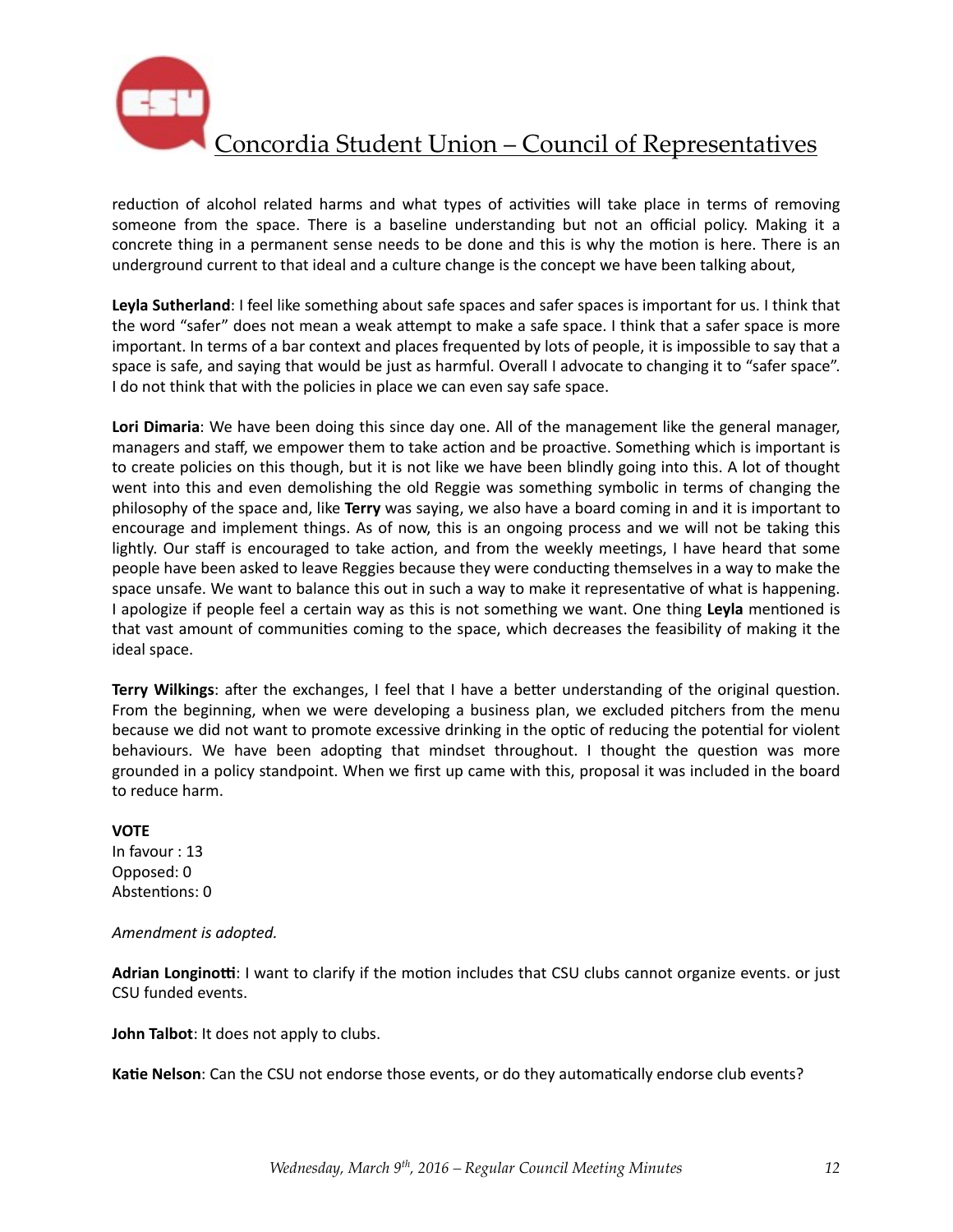

**John Talbot:** We do not endorse CSU clubs' events, but they are still CSU clubs

**Leyla Sutherland** moves to amend the current use of safe space to "safer space". Seconded by **Aloyse Muller**. 

Leyla Sutherland: The space will never be a 100% safe space. It is important in moving forward to be upfront about our limitations, and this is given that not every person attending Reggies will undergo sensitivity training.

**Katie Nelson**: This motion was because of the staff at Reggies creating a rape culture. Although I appreciate the sentiment, and I cannot vote, I think that if staff members are incapable of sustaining a safe space mentality and ideals, we should not hold them to the standard of just being safer

Leyla Sutherland: I do not think that "safer" has to do with trying, but recognizing that a space is not safe for everyone and for much larger amount of people to feel safe does not make it safe. Labelling the space incorrectly will just bring us to this problem again of not being able to fulfill it.

**VOTE**  In favour : 10 Opposed: 0 Abstentions: 3 (Jason, Adrian, Lucinda)

#### Amendment is adopted.

**John Talbot** moves to amend in a final "Be it further resolved" clause that the CSU not host events at Reggies until a safe spaces policy can be established, notwithstanding the Rap Battle for Gender Freedom and the co-hosted show.

Seconded by **Sanaz Hassan Pour**. 

**John Talbot**: These are not really our events, but we are co-hosting and I do not want to jeopardize another group's event because of this motion. We do have work done on the events already and they are solidified and ready to execute. These are not CSU events, but since we are related I just want to make sure that they are taken care of.

**Katie Nelson**: We have talked to the person organizing the rap battle and they are waiting to see what happens here. Concordia is fully aware of what happened in February and I do not doubt that Queer Concordia and the Centre for Gender Advocacy would agree. As for the other event with the local production, the CSU is co-hosting is.

**John Talbot**: That is also happening on a date that Reggies is not opening. We are financially implicated but we could pull out of the funding if that is what is being looked at.

**VOTE** In favour : 5 Opposed: 0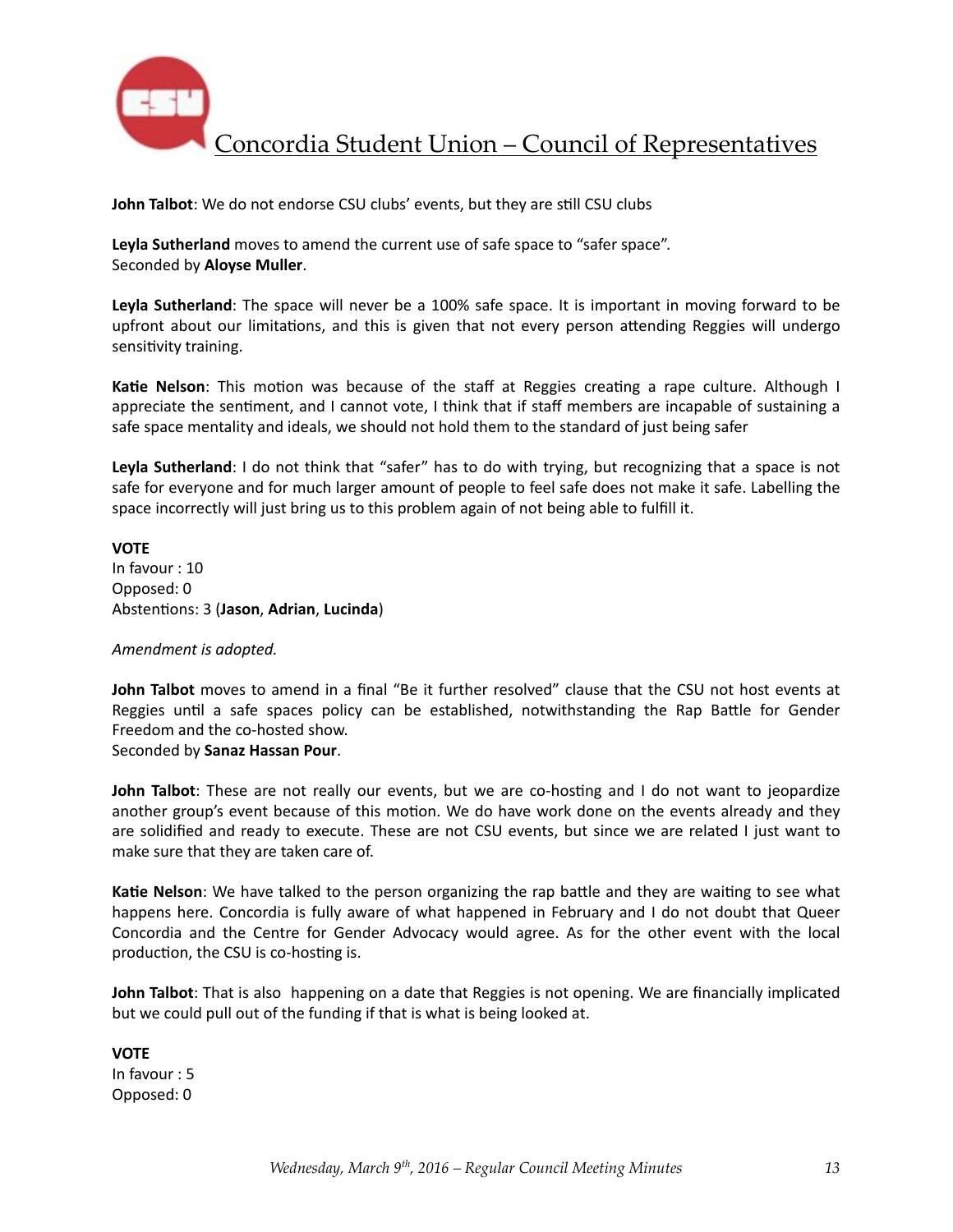

#### Absten%ons: 9 (**Jenna**, **Aloyse**, **Anthony**, **Lucinda**, **Leyla**, **Sanaz**)

Amendment is adopted.

**VOTE** In favour : 13 Opposed: 0 Abstentions: 1 (Adrian)

*Motion carries.* 

**Terry Wilkings**: It would be very appreciated if folks who have motions like this get in contact with the Chair about them, because we could have looked into this and had more information for discussion, which is ideal.

### **b)** Approval of the Minutes – February  $10^{th}$  (RCM)

**Jenna Cocullo** moves to table he approval of the February 10<sup>th</sup> Regular Council Meeting minutes to next meeting

Seconded by **Aloyse Muller**.

**VOTE** In favour : 14 Opposed: 0 Abstentions: 0

*Motion carries.* 

### **c) UTILE Membership**

**Terry Wilkings** moves that the CSU become a member of the Unité de travail pour l'implantation de logement étudiant (UTILE) and pay the \$250 cost for two-year membership. Seconded by **Chloë Williams**. 

**Terry Wilkings**: Their membership policy was disseminated as part of the Council documents along with answers to the who, why and how. For the specific context of the CSU, we are about to engage in probably the biggest project the CSU has ever done with this organization. At the February meeting there was this desire to strengthen the partnership between the organization, and if Council decides to move ahead with this, I will try to attend the annual general meeting of UTILE on March  $15<sup>th</sup>$ . This is pretty straightforward.

**Marcus Peters:** I would like to speak in favour of this motion. Any opportunity to solidify ties is good because we are engaged in so many projects, and joining the organization costs the same as a Netflix subscription so I think that we should immediately subscribe.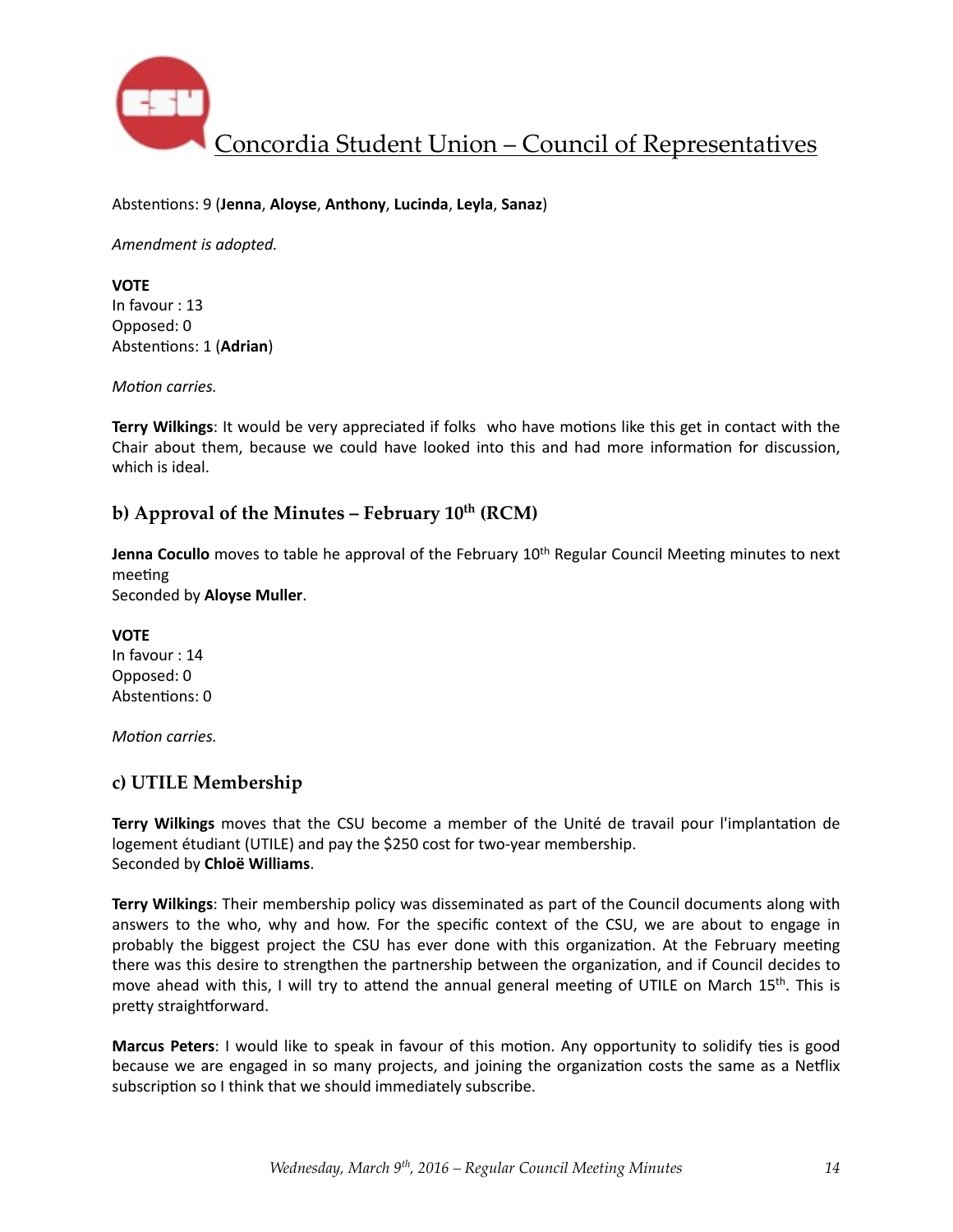

**VOTE** In favour : 13 Opposed: 0 Abstentions: 0

*Motion carries.* 

**Terry Wilkings:** For the payment of the \$250, I have spoken with **Marion** and every year the Academic & Advocacy Coordinator has a budget line, and in the past was the VP Academic who coordinated with UTILE for the survey and report. The dollar amount will be taken from the Academic & Advocacy budget line as way to house it

### **d) Positions Book – Quality Education**

#### **Marion Miller**:

BE IT RESOLVED THAT the following positions be adopted into the CSU Positions Book:

*Quality of Education:* 

That the University formally commit to offering high quality education to all students *at Concordia.* 

That the University increase offerings of experiential, hands-on learning opportunities throughout the Undergraduate curriculum, tailored to the specific and diverse interests of Concordia students and their communities.

That the University diversify offerings of Coop Programs across all Faculties.

That the University give formal academic recognition to extra-curricular hands-on *community engaged learning.*

Seconded by **Antoine Rail**. 

**Marion Miller**: We thought that it would be interesting to amp up the CSU's positions on quality education, especially in these times of budget compressions at the provincial level. We had strong backings, and the first one discusses the kind of commitment in other universities often expressed in their student charter of rights, as you find universities explicitly saying that they commit to offering high quality education, so we wanted some kind of formal commitment somewhere. Experiential hands-on learning aligns with the university's strategic directions in terms of allowing students to be out in the field. The third part is about coop programs, the Fine Arts coop program was closed down because there was not enough funding for partnerships. Coop is stronger in some faculties but not in others so we are asking that the university diversify. At some point I am hoping that the university gives academic credit for hands-on learning. We already talk about these things in the academic committees I participate in, but taking positions on it gives them strength.

**Marcus Peters**: The coop aspect of this motion, how was it brought up and discussed?

**Terry Wilkings**: Jerry Hughes, the Director of the coop program gave presentations to the Board of Governors and the Senate however they have been offered in two (2) faculties, JMSB and ENCS, and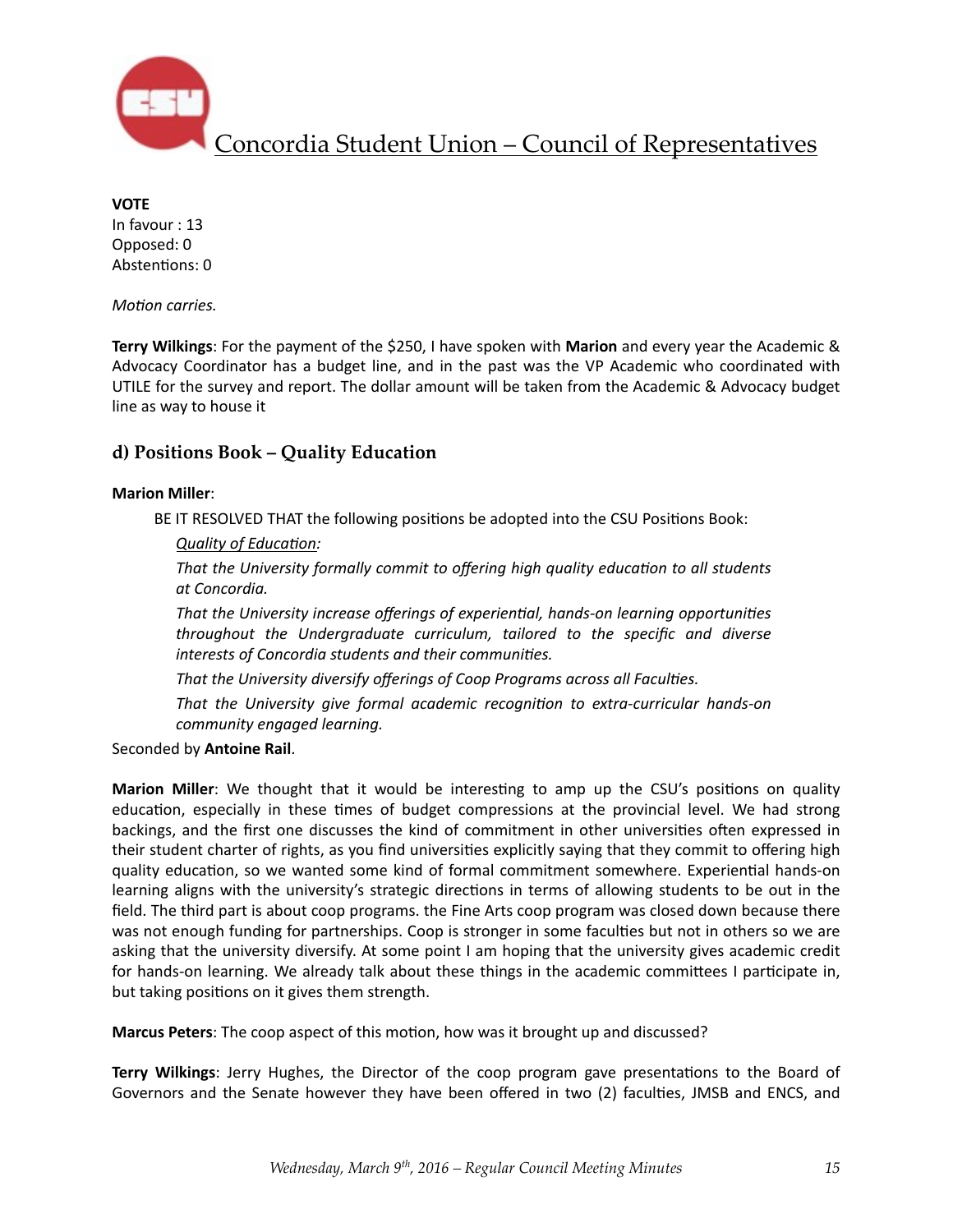

what we are talking about is creating a balance and diversifying the opportunities. For the purpose of austerity we include in the Positions Book that we are in favour of these efforts.

**Marion Miller**: We say diversify the offerings across all faculties. This can also mean ensuring that some coops happen within business and industry and others in communities. We want to diversify placements.

**VOTE** 

In favour  $: 12$ Opposed: 0 Abstentions: 0

*Motion carries.* 

### **e) Student Tribunals**

**Terry Wilkings** moves to enter closed session. Seconded by **Jason Poirier-Lavoie**. 

#### **VOTE**

In favour : 9 Opposed: 0 Abstentions: 0

*Motion carries.* 

*Meeting enters closed session at 20h30.* 

**Marcus Peters** moves to enter open session. Seconded by **Lucinda Marshall-Kiparissis**. 

*Motion carries.* 

*Meeting enters open session at 20h37.* 

#### **Terry Wilkings**:

WHEREAS Concordia University has the most stringent by-laws with regard to eligibility criteria for student participation on senior governing bodies throughout Quebec;

WHEREAS the implication of these restrictive conditions deeply impacts students who have been recently charged under the Code of Rights and Responsibilities;

BE IT RESOLVED THAT the CSU calls on Concordia University to change its by-laws in accordance with *An Act Respecting the Accreditation and Financing of Students'* Associations in order to respect the democratic will of students and their duly elected representatives;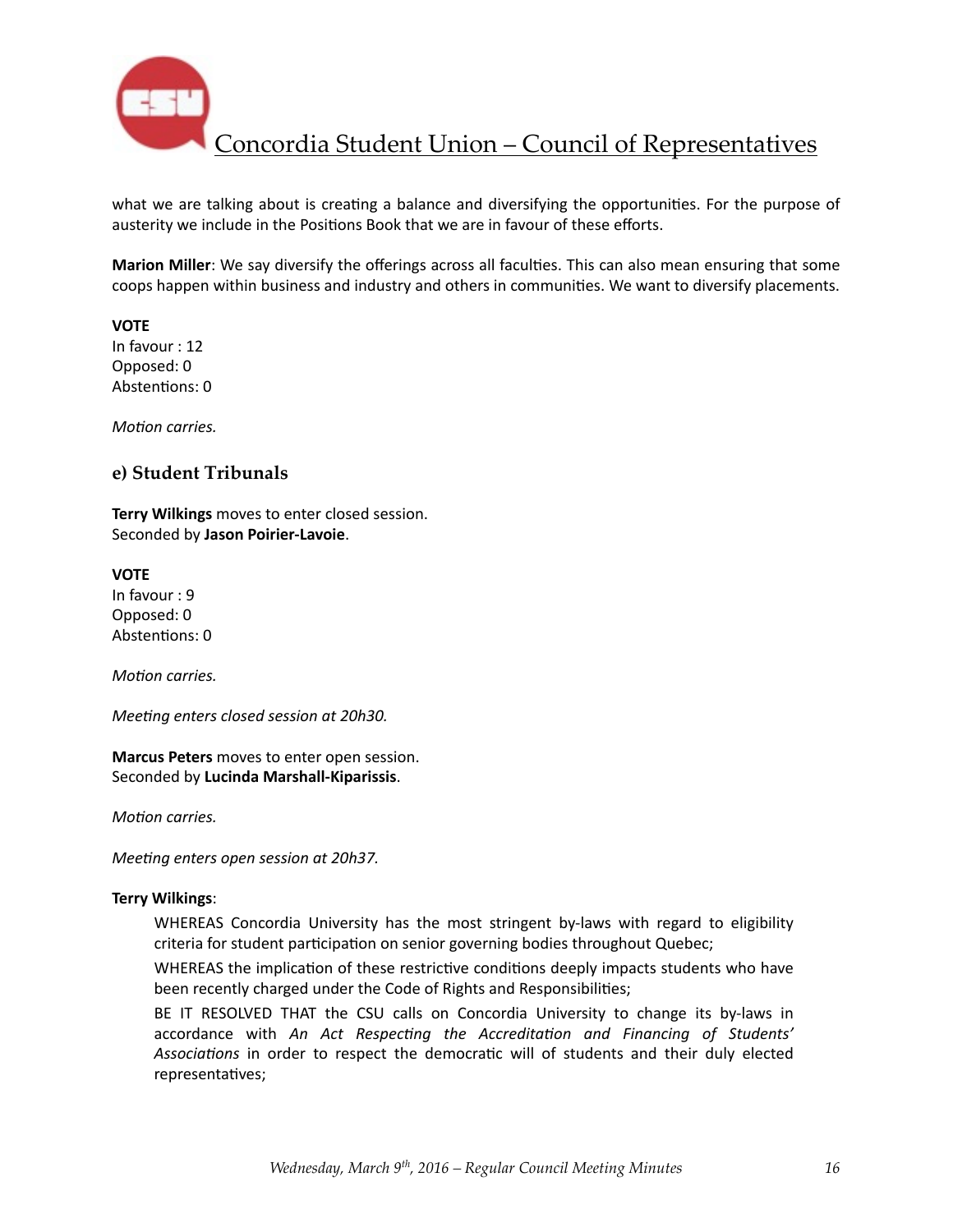

BE IT FURTHER RESOLVED THAT Council mandates the executive to engage in representation on the matter and communicate the position of the CSU to the Concordia administration.

BE IT FURTHER RESOLVED THAT if actions taken by Concordia University are insufficient to address the aforementioned issues, Council mandate the executive to take the legal action necessary to adjudicate the issues of student representation.

#### Seconded by **Antoine Rail**.

**Terry Wilkings**: I just think that throughout the course of the year there has been a lot of discussion of the merit of actions taken by students and the steps taken today are to demonstrate that in Quebec it is very unique and we do have a binding set of rights and responsibilities and we want our bylaws to reflect and respect those fundamental rights enshrined through the legal framework which has existed in the province over the last several decades.

#### **VOTE**

In favour : 9 Opposed: 0 Abstentions: 0

*Motion carries.* 

### **f) Policy Changes**

**Marion Miller** moves to approve the Standing Regulation changes outlined in the Policy Committee report of March 4<sup>th</sup>.

### Seconded by **Aloyse Muller**.

**Marion Miller:** The report outlines these little changes.

### **8. QUESTION PERIOD & BUSINESS ARISING**

**Jenna Cocullo**: I was wondering if someone could clarify why the elections for the CSU were not advertised on the website. I know a lot of people were trying to figure out when the elections were. It would be cool if in the future it were on the CSU's website.

**Terry Wilkings**: I feel like this might be the first year that we have had more of a functional website during the time of the elections. As part of that process, I feel that in the past it has never been advertised on the website so it is just a matter of updating this practice, given the updated website. It is encouraging that students are going to the website though. We are piloting a media specialist this year, and I have suggested to the CEO to recommend to make permanent the media specialist. Right we are now working in tandem with the CEO. It is incremental now, but going in the right direction.

**Jenna Cocullo**: Not all students have Facebook, so it is not very accessible.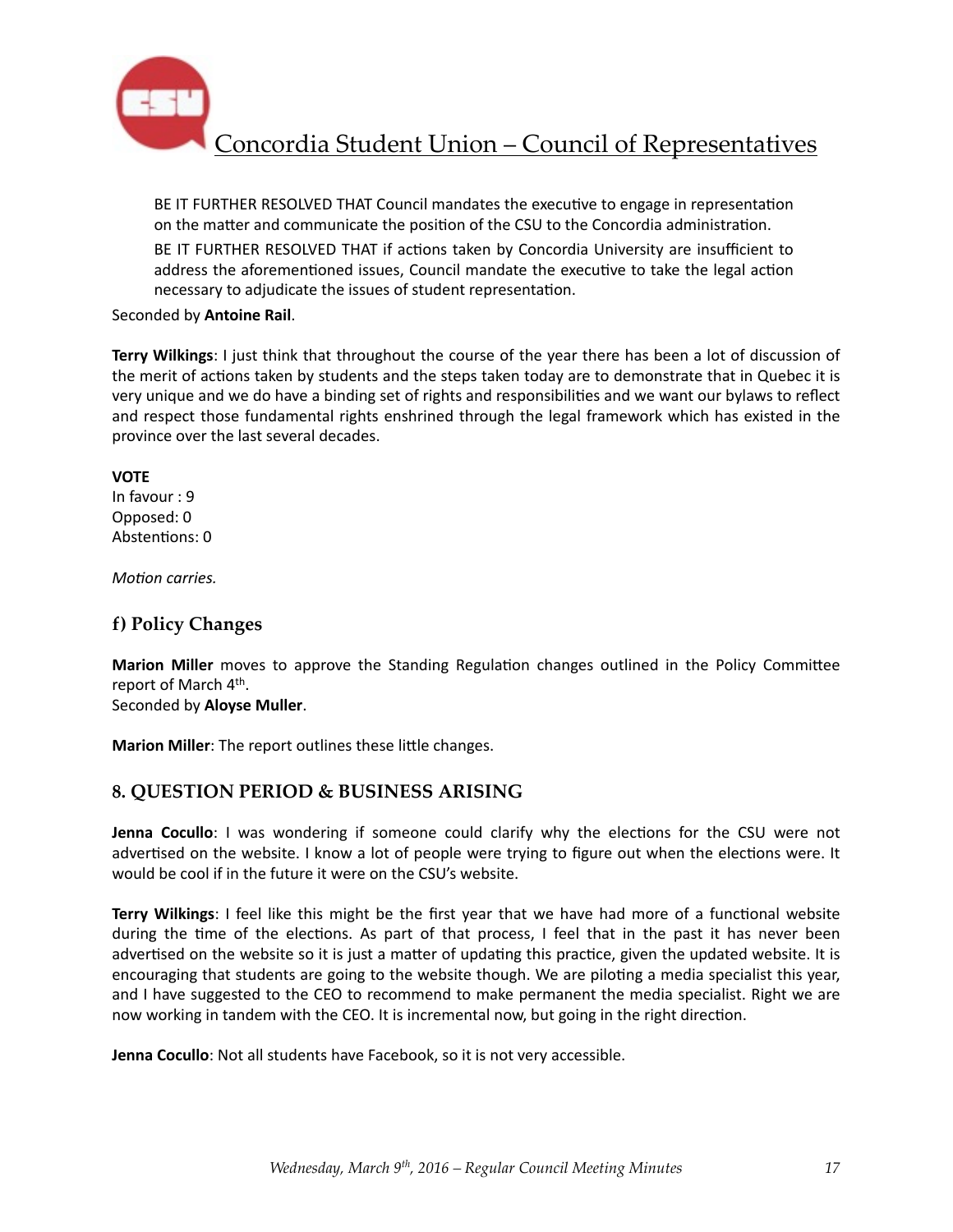

**Jason Poirier-Lavoie**: The goal is to not only to promote the elections, but to promote participation in the elections throughout the nominations period. If you rely on posters and Facebook, these were well announced after the start of the nominations period. Most of my peers and myself did not know until halfway through the nominations period though. I am very disappointed in the way that the CEO is promoting the nominations period. When it comes to speaking to the CEO after the elections, I will make sure that this point is brought up.

**John Talbot**: One of the DEOs doing the marketing approached me after the nominations period asking for my help. It is going in the newsletter and we are flyering, but I agree with the sentiment that the CEO did not start advertising at the appropriate time.

**Terry Wilkings:** We will also be tracking this person's hours as the media specialist, along with the DEOs, to see if we could trend hours so that during the nominations period it is higher to effectively advertise. I just think that we should also understand that this is a process and we are improving it.

**Rachel Gauthier**: To build off of that, I happen to know the media specialist and I think that my recommendation would be to hire the person way in advance so that the marketing campaign could be developed before, such that it could start the first day of the nominations period. This year, the media specialist started during the nominations period and the timeline was not the best.

Lucinda Marshall-Kiparissis: When was the media specialist hired?

**Rachel Gauthier**: She was hired on the Tuesday returning from March break.

**Terry Wilkings**: If indeed folks are happy with the media specialist, we will be implementing this in the budget for next year so that they will definitely have adequate time to prepare. It sounds like it is successful though, and we will make sure to structure this in a way that the media specialist gets adequate time.

#### **9. ANNOUNCEMENTS**

**Terry Wilkings**: In the report I wrote, I mentioned that we will be having a Special Council Meeting sometime before April to hold the final shareholders meeting of CUSACorp. I will give more notice that required, and as much a possible. We will have set our expectations for the near future.

**Jenna Cocullo**: The ASFA referendum will be held next Wednesday, Thursday and Friday. Three (3) very import questions are being asked  $-$  a levy of \$0.10 per credit for the Loyola Luncheon, a second increase in the fees for money to student associations, and the last one about restructuring ASFA. It is proposed that a Finance, Internal and Advocacy Coordinator will support student associations. This will be a very good change for the associations and I encourage friends and association members to vote.

**Marion Miller**: On Monday we had an extremely interesting panel with the Centre for Race Action Relations on dismantling sexual assault on campus, and it was an extremely interesting discussion and we were able to get the material for Policy Committee on safer spaces. There were things McGill brought up and the Centre for Gender Advocacy brought up. I invite you to the third annual student congress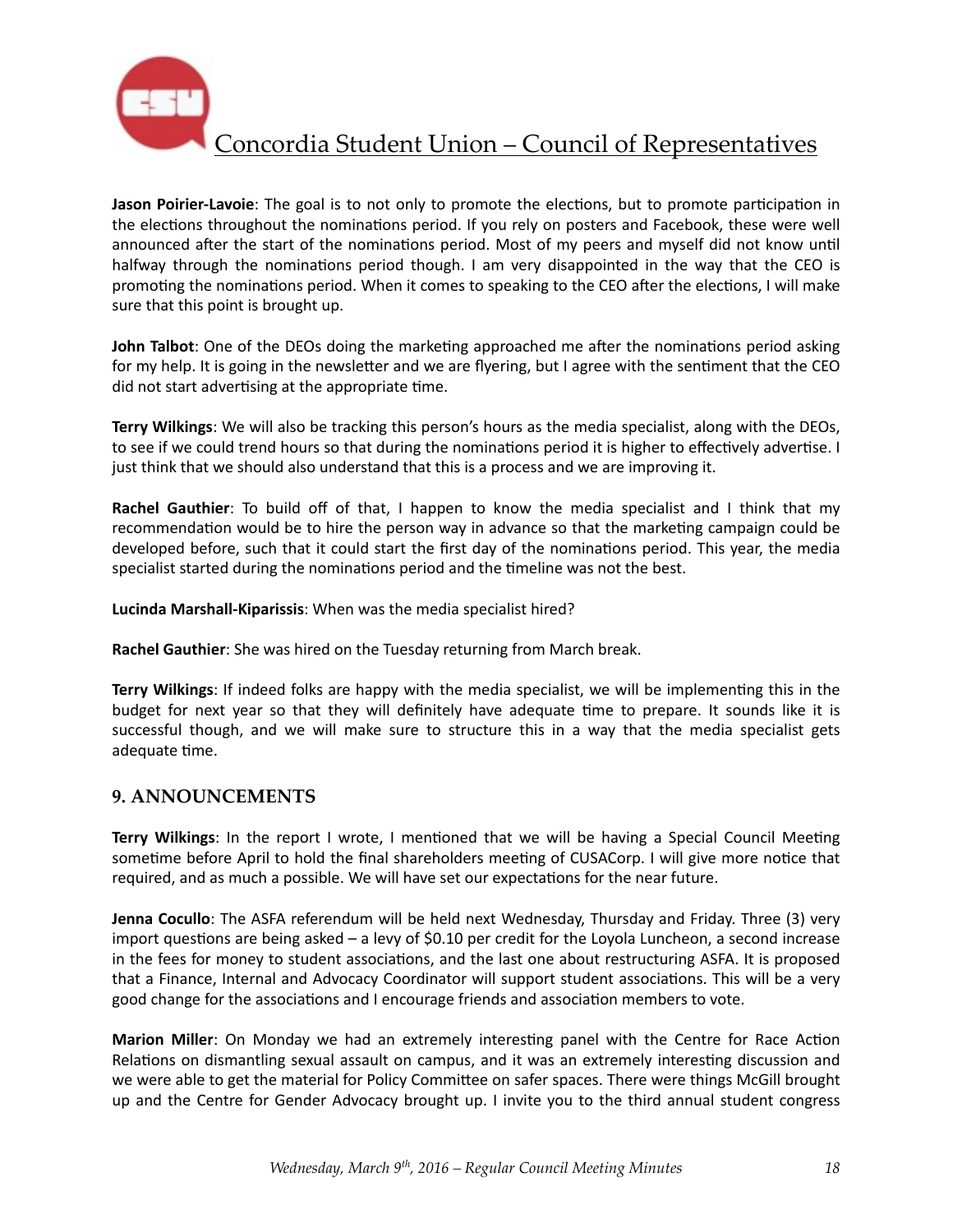

happening Monday. In the past, we came to interesting consensus like things about unpaid internships and sustainability, and we have time to build consensus on a variety of issues touching the entire population of Concordia. Get in touch with your departmental associations. It will be held March 21<sup>st</sup> at 15h00 and associations may send up to eight (8) people.

**Chairperson**: In the ongoing process of me becoming the chair of all things Concordia, I have been approached by the Centre for Gender Advocacy to chair their annual general meeting held o the 6<sup>th</sup> of April, and I felt that I should let Council know.

**Sanaz Hassan Pour:** We support this.

Marcus Peters: You chaired the Graduate Students Association (GSA) too, making you possibly the most ubiquitous chair in Concordia's history.

**Chloë Williams**: Do you get an award for the number of things you chaired?

**Mat Forget:** Maybe a very dignified high five.

### **10. ADJOURNMENT**

**Marcus Peters** moves to adjourn. Seconded by **Lucinda Marshall-Kiparissis**. 

**VOTE** In favour : 9 Opposed: 0 Abstentions: 0

*Motion carries.* 

*Meeting is adjourned at 20h52.*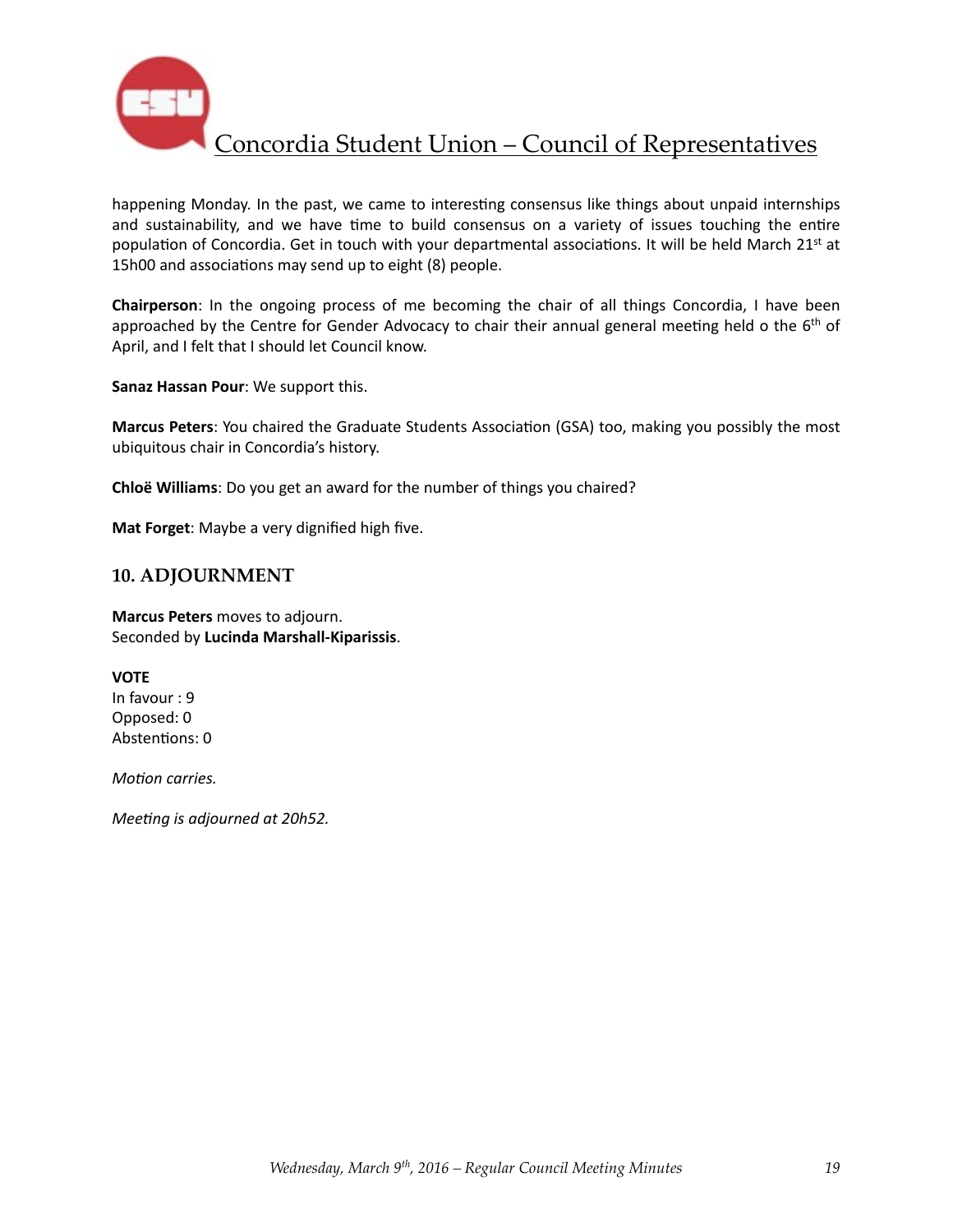

# **CSU Special Council Meeting Wednesday, March 9th, 2016 H-767, 18h30, S.G.W. Campus**

# **Summary of Motions Carried**

### **5. PRESENTATIONS AND GUEST SPEAKERS**

The following motion was carried:

WHEREAS Le Frigo Vert expanding and becoming wheelchair accessible creates a unique space on campus accessible to all students, raising awareness for inclusivity of all types of bodies on Concordia's campus;

WHEREAS Le Frigo Vert is a long standing integral part of the student-led food movement at Concordia; 

WHEREAS the Concordia Student Union holds a position adopted by the members to "actively supports affordable, sustainable, and student-run food service initiatives on campus". [Adopted during the March General Election, 2013];

BE IT RESOLVED THAT the Concordia Student Union award a one-time monetary contribution of \$100,000 to le Frigo Vert for renovation costs associated with the expansion and accessibility project of it's new location.

*– Geneviève Nadeau-Bonin (Sanaz Hassan Pour)* 

### **6. APPOINTMENTS**

#### **b) Senate**

A motion was carried allowing Benjamin Prunty continue as a Senator, notwithstanding Standing Regulation 219 d).

*– Marion Miller (Lucinda Marshall-Kiparissis)* 

### **7. NEW BUSINESS – SUBSTANTIVE**

### **a) Safe Spaces Policy at Reggies**

#### The following motion was carried:

WHEREAS concerns have been brought forward by students around Reggies safe space; WHEREAS many students have chosen not to attend Reggies due to a lack of safe space; WHEREAS the CSU hosts events and parties at Reggies;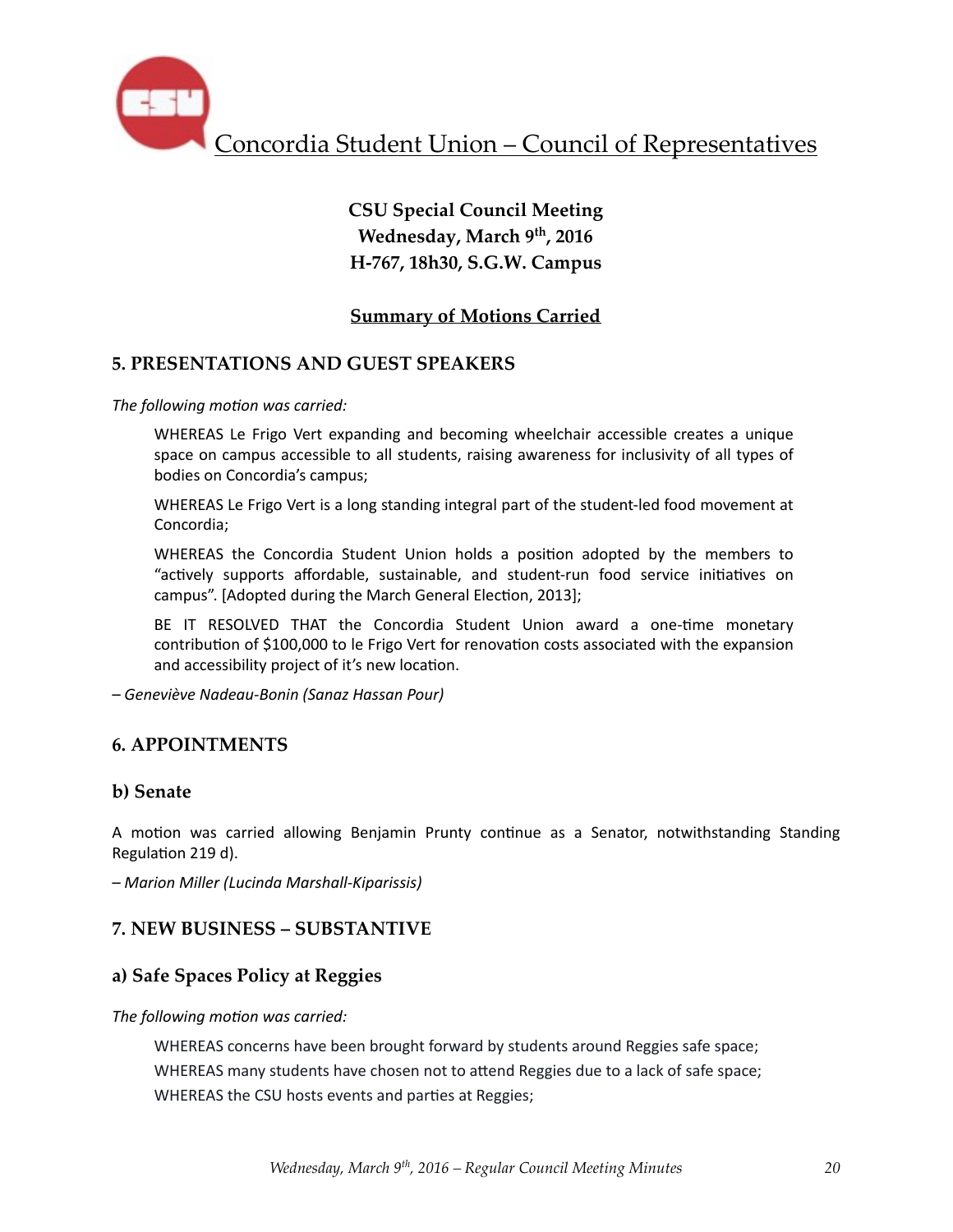

WHEREAS These events should foster inclusivity, safety and comfort;

BE IT RESOLVED THAT the CSU work with Reggies and the Centre for Gender Advocacy to establish a safer space policy;

BE IT FURTHER RESOLVED THAT the CSU not host events at Reggies until a safer space policy be established.

BE IT FURTHER RESOLVED THAT the current Reggies staff undergo workshops on consent, bystander intervention and rape culture as soon as possible.

BE IT FURTHER RESOLVED THAT the the CSU not host events at Reggies until a safer space policy can be established, notwithstanding the Rap Battle for Gender Freedom and the cohosted show.

*– Jenna Cocullo (Sanaz Hassan Pour)* 

### **b) Approval of the Minutes – February 10th (RCM)**

A motion was carried to table he approval of the February  $10^{th}$  Regular Council Meeting minutes to next meeting

*– Jenna Cocullo (Aloyse Muller)* 

### **c) UTILE Membership**

A motion was carried to support the CSU in becoming a member of the Unité de travail pour l'implantation de logement étudiant (UTILE) and pay the \$250 cost for two-year membership.

*– Terry Wilkings (Chloë Williams)* 

#### **d) Positions Book – Quality Education**

The following motion was carried:

BE IT RESOLVED THAT the following positions be adopted into the CSU Positions Book:

**Quality of Education:** 

That the University formally commit to offering high quality education to all students *at Concordia.* 

That the University increase offerings of experiential, hands-on learning opportunities *throughout the Undergraduate curriculum, tailored to the specific and diverse* interests of Concordia students and their communities.

That the University diversify offerings of Coop Programs across all Faculties.

That the University give formal academic recognition to extra-curricular hands-on *community engaged learning.*

*– Marion Miller (Antoine Rail)*